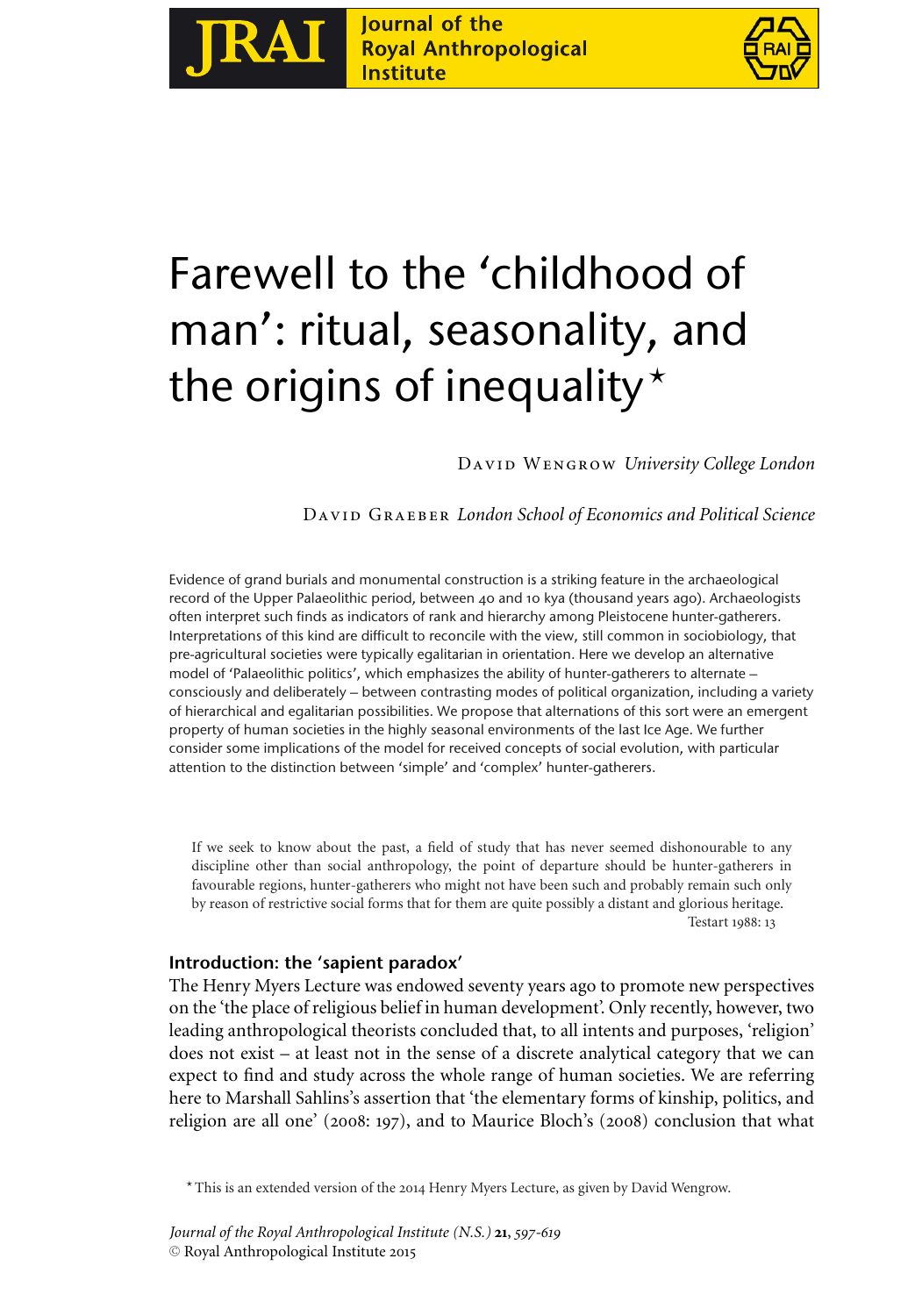we now term 'organized religion' is a historical residue, left over from the collapse of Bronze Age states where sacred and political power were initially fused.

If they are right, then a Myers Lecture on human prehistory could in theory be about almost anything. By choosing to discuss the origins of social inequality – our main topic – we will also find ourselves talking about religion and, probably, economics and politics as well: a position that resonates with the kind of language used today by archaeologists and evolutionary theorists, who no longer talk about the origins of 'religion' or 'politics', but rather speak of 'behavioural modernity' or 'cultural complexity'. This is precisely to indicate that the earliest evidence for what we might now distinguish as 'religious', 'political', or, for that matter, 'artistic' behaviour is all of a piece, appearing together in striking configurations in the archaeological record of the last Ice Age. The main problem vexing prehistorians concerns the timing of that appearance.

To summarize briefly, the genetic and anatomical foundations of our species were established between 200 and 160 kya (thousand years ago); but evidence for complex modes of symbolic communication – in other words, for typically modern human behaviour – becomes widespread in the archaeological record only tens of thousands of years later. First glimmerings appear at Blombos Cave, on the southern tip of Africa, where evidence for the use of ochre-based pigments (at 100 kya) and shell ornaments (at 70 kya) is found across a series of deposits dating to the Middle Stone Age (Henshilwood 2007; Henshilwood *et al.* 2011). But it is only after around 45 kya, when our species was busily colonizing Eurasia, that evidence for cultural complexity becomes more widely attested: an efflorescence that has sometimes – and contentiously – been termed the 'Upper Palaeolithic Revolution' (Mellars, Boyle, Bar-Yosef & Stringer 2007).

None of these novel activities are exclusive to Upper Palaeolithic Europe and it is, indeed, unlikely that any of them originate there (see McBrearty & Brooks 2000). Nevertheless, it is across the southern and central parts of that continent that they are currently documented with the greatest frequency and intensity. The activities in question include the use of advanced toolkits for hunting and handicrafts, the transformation of diverse materials (e.g. bone, clay, fibre) into durable images and structures, new ways of clothing and decorating the body, the use of musical instruments, the exchange of raw materials over impressive distances, and also what are generally taken as the earliest proofs of social inequality, in the form of grand burials and – after the Last Glacial Maximum (*c*. 20 kya) – monumental dwellings as well. It is this apparent lack of synchrony between the ticking of our genetic and cultural clocks that Colin Renfrew (2007) provocatively calls the 'sapient paradox'.

In seeking to resolve the paradox, prehistorians have so far offered two explanations. The first – which remains more of a supposition – is that a late but significant mutation took place in the human brain between *c*.70 and 50 kya, generating new cognitive resources that made possible the heightened cultural creativity of the Upper Palaeolithic (Mithen 1996; cf. Klein 2001). The second concerns demography. It predicts that, where critical population thresholds were reached, the transmission of complex cultural traits became incremental in an unprecedented way owing to the greater density of human interactions (Powell, Shennan & Thomas 2009). This latter view has the advantage of explaining why so much of the earliest evidence for behavioural modernity appears in Europe, in what were then the game-rich valleys and steppe between the tundra and forest zones.<sup>1</sup>

These parklands – seasonally traversed by migrating herds of deer, bison, and mammoth – were distributed unevenly between the western Mediterranean and the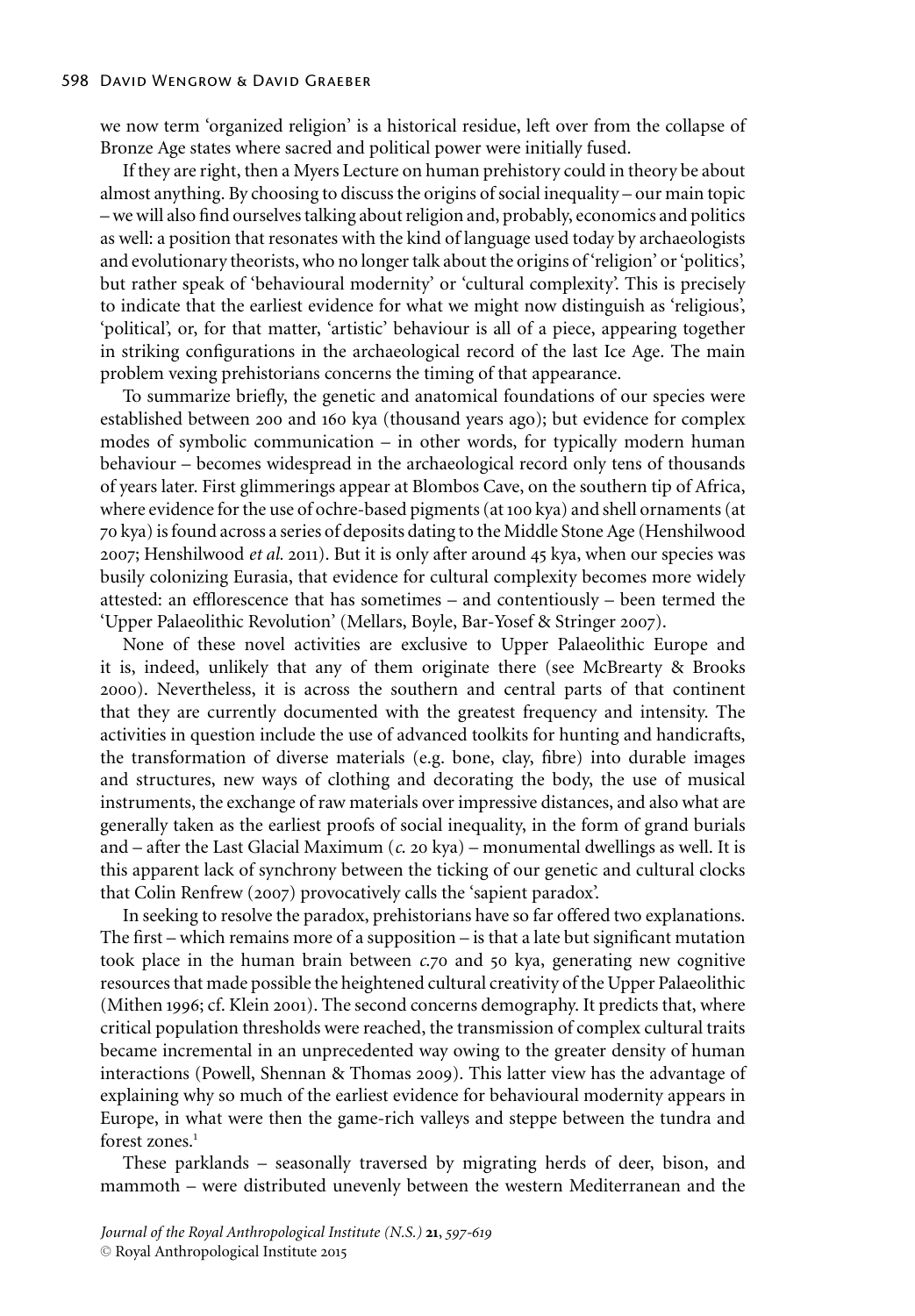south Russian Plain. As ice sheets advanced over the continent, they acted as refugia for both human and nonhuman populations (Hewitt 2000; Stewart & Stringer 2012). Prehistorians have argued for some decades that the humans in question had nothing in common with those blissfully simple and egalitarian hunter-gatherer bands once imagined to be our remote ancestors (see, e.g., Price & Brown 1985). Yet the continued popularity of books (e.g. Diamond 2012; Fukuyama 2011) that preserve Jean-Jacques Rousseau's vision of humanity in its original state of nature – innocent of power and complexity – suggests a reluctance to bid farewell to the 'childhood of man', and to embrace a new age of cynicism, where inequality is considered not only natural but also a primordial feature of human society.

Ambivalence about the social organization of Pleistocene hunter-gatherers can also be found in the more specialized literature on social evolution (e.g. Flannery & Marcus 2012) and human origins. In*Hierarchy inthe forest*, Christopher Boehm (1999) notes how sociobiologists and evolutionary psychologists have tended to characterize humans as innately either egalitarian or hierarchical, perpetuating an 'endless debate' between the positions of Rousseau and Hobbes. He himself argues that this is afalse dichotomy.What makes us distinctly human is instead the inherent complexity of our political repertories, and in particular the range of strategies for resisting domination, which far outstrip those available to other primates. At the psychological level these include ridicule, moral censure, and ostracism; at the social level they involve complex institutional arrangements to limit or subvert the exercise of power.

Yet, following Bruce Knauft (1991), Boehm is also willing to make 'the major assumption that humans were egalitarian for thousands of generations before hierarchical societies began to appear', a development that he places around 5 kya:

At that time, people were beginning to live increasingly in chiefdoms, societies with highly privileged individuals who occupied hereditary positions of political leadership and social paramountcy. From certain well-developed chiefdoms came the six early civilizations, with their powerful and often despotic leaders. But before twelve thousand years ago, humans basically were egalitarian. They lived in what might be called societies of equals, with minimal political centralization and no social classes. Everyone participated in group decisions, and outside the family there were no dominators (Boehm 1999: 3–4; and see also 5, 207).

Why, then, should our species' engrained capacity for political complexity have been held in suspense for the greater part of human (pre)history? Sociobiology poses the question, but offers no clear answer. Moreover, broad-brush characterizations of a deep egalitarian past – before the emergence of farming and states – sit uneasily with the content of the archaeological record. That evidence, discussed further below, leads prehistorians in a very different direction, towards the identification of ranked societies and institutional hierarchy among Pleistocene hunter-gatherers.

A question can be posed at the outset: do we really have to choose between these starkly opposed views? In what follows, we propose an alternative to the characterization of Palaeolithic societies in binary terms ('complex' versus 'simple', 'hierarchical' versus 'egalitarian'). Our model posits that Pleistocene hunter-gatherers alternated – consciously and deliberately – between contrasting modes of political organization. Dual structures of this kind arefound across a range of historically documented societies. They were widely reported in early twentieth-century ethnographies of hunting and foraging groups, some of which we revisit below; and have since been discussed for a variety of agricultural and urban societies. Randall McGuire and Dean Saitta's (1996) characterization of Pueblo political organization in the American Southwest as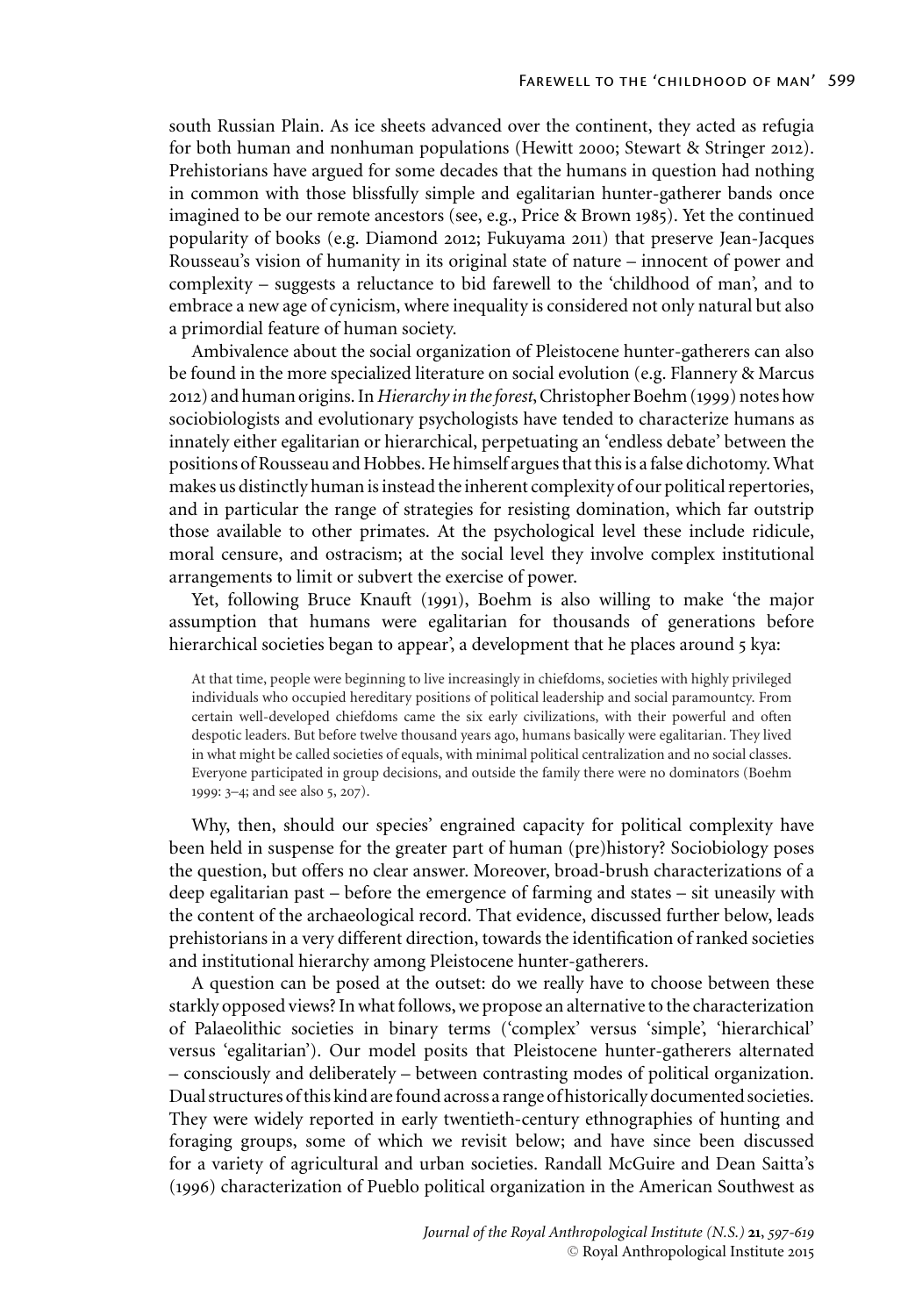alternating, routinely and strategically, between 'communal' and 'hierarchical' modes of governance is an excellent example (and for further discussion and examples, see also Ehrenreich, Crumley & Levy 1995; McGuire 1983; McIntosh 1999).

As yet, however, such models have been little applied to the greater part of our species' history. In extending them to the Palaeolithic past, we propose a relationship between seasonality and the conscious reversal of political structures. To date, and with some exceptions (discussed, again, below), research on seasonal variability in Palaeolithic archaeology has tended to focus on issues of subsistence and long-term environmental change, rather than social organization. For the Upper Palaeolithic, in particular, coping with ever more seasonal environments has been identified as a key factor in hominin adaptation and colonization, especially of the world's northern latitudes (Gamble 1998: 19). It has been widely noted that the specialized hunting of migratory game – practised throughout Europe by early human, and perhaps also Neanderthal, $\alpha$  populations – implies a high degree of logistical planning (Mellars 1998: 61; Nitecki & Nitecki 1987). Here, however, we will consider how seasonal variations might be relevant to a much broader set of issues concerning the nature and expression of inequality in Palaeolithic societies.

Linking changes in social organization to seasonal variations in climate and resources might seem to evoke the type of 'fission-fusion' systems found in certain nonhuman species, such as chimpanzees and bonobos (see Dunbar, Lehmann, Korstjens & Gowlett 2014). The alternations that concern us here are, however, of a categorically different kind. Changes in the physical constitution of chimpanzee groups reflect the variable distribution of resources throughout the year, and often involve the renegotiation of social alliances. Human hunter-foragers also move regularly between groups of varying size and density, often on a seasonal basis. But uniquelyfor humans, with their particular type of social cognition (Bloch 2008), such alternations involve corresponding changes in moral, legal, and ritual organization (as first pointed out by Mauss & Beuchat 1979 [1904-5]; and cf. Bailey 1978). Not just strategic alliances, but also entire *systems of roles and institutions* are periodically disassembled and reconstructed to allow for more or less concentrated ways of living at different times of year. Here we revisit and develop this theme with particular reference to the political aspects of seasonal variation, exploring its implications both for Palaeolithic archaeology, and for general theories of social evolution.

# **Some problems with 'complex hunter-gatherers'**

In broaching these issues, we begin with the phenomenon of 'rich' hunter-gatherer burials. Such burials are sporadically attested from Upper Palaeolithic rock shelters and open-air settlements across much of western Eurasia, from the Dordogne to the Don. Some of the earliest instances come from the eastern end of this distribution, at sites such as Sungir (in northern Russia) and Dolní Věstonice (in Moravia), where they date to between 26 and 30 kya, before the Last Glacial Maximum. They comprise isolated interments of individuals or small groups, whose bodies were placed in striking postures and decorated – or, in some cases, virtually saturated – with ornaments. In the case of Sungir these included many thousands of mammoth ivory beads and perforated fox canines, originally attached to items of clothing. Some of the most lavish ornamentation at this site was associated with the conjoined burials of two children – a boy and girl – whose bodies were flanked by great lances made on straightened mammoth tusk (Bader & Mikhajlova 1998; Trinkaus, Buzhilova, Mednikova & Dobrovolskaya 2014).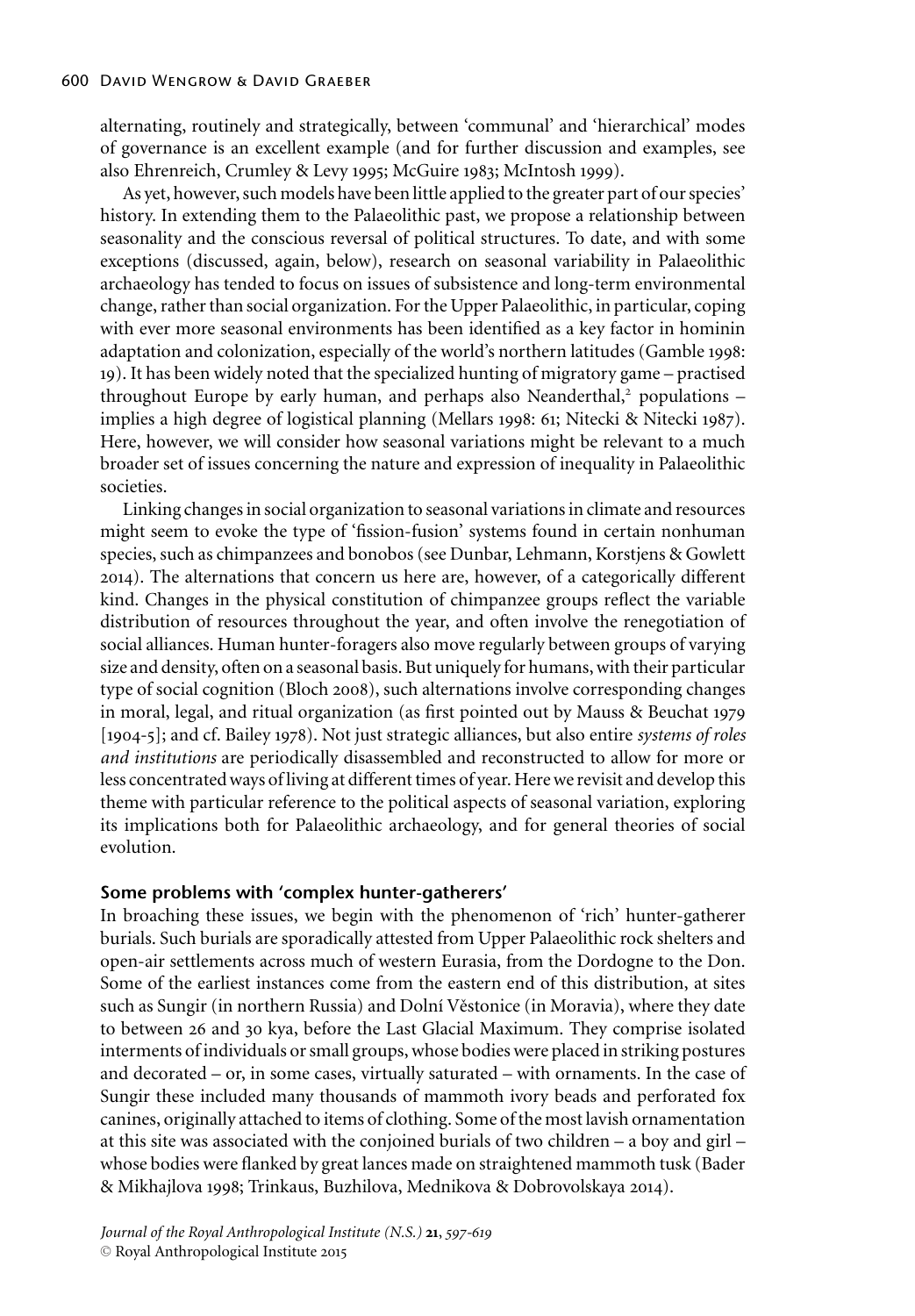At Dolní Věstonice a triple burial contained two young males with elaborate headdresses, posed on either side of a female, all of them lying on a bed of ochrestained soil (Klíma 1988). Of similar antiquity is a group of cave burials unearthed on the coast of Liguria, near the modern border between Italy and France. Complete bodies of young or adult males (including one particularly lavish burial known as *Il Principe*) were again laid out in striking visual arrangements and suffused with decorative objects, here including beads made on marine shell and deer canines, as well as blades of exotic flint (Henry-Gambier 2003). Further west, on the Dordogne, the 16 kya burial of a young woman – known as a the 'Lady of Saint-Germain-la-Riviere' – contained a rich ` assemblage of stomach and pelvic ornaments, made on shell and on the teeth of young stags hunted some 300 km away, in the Spanish Basque country (Vanhaeren & d'Errico 2005).

Spectacular burials of this kind have been taken as evidence that – many thousands of years before the origins of farming – highly developed systems of ranking existed among at least some Upper Palaeolithic societies. Attention has focused on the extraordinary outlays of labour involved in making the grave goods (some 10,000 work hours are estimated for the Sungir beads alone); the highly advanced and standardized methods of craft production; the inclusion of exotic (and therefore prestigious) raw materials; and the association of wealth with young individuals, taken to imply ascribed rather than achieved status. On such grounds we are asked to abandon the idea that Palaeolithic hunter-gatherers were uniformly simple or egalitarian in their social arrangements, and to accept the fundamentally complex and hierarchical nature of their social systems (e.g. Vanhaeren & d'Errico 2003; 2005; White 1999).

A second category of evidence, from which similar conclusions have been drawn, is monumental architecture. In Old World prehistory, the most famous and widely discussed examples are currently the stone buildings of the Gemus Mountains, overlooking the Harran Plain in southeast Turkey. These lie outside the main chronological focus of this article, but are nevertheless relevant to any wider discussion of hunter-gatherer complexity, and can therefore be briefly mentioned. Around twenty years ago, on the plain's northern frontier, German archaeologists began to uncover prehistoric remains at a place known locally as Göbekli Tepe. What they found has since come to be regarded as an evolutionary conundrum. The main source of anxiety is a group of twenty megalithic enclosures, raised there at a time – around 9000 BC – when the surrounding plain was woodland-steppe, teeming with wild plant and animal life that colonized the Taurus piedmont after the end of the Pleistocene. Scientific dating places these structures within the 'Pre-Pottery Neolithic A' period but, on current evidence, the groups responsible for their creation lived by hunting and foraging alone (Schmidt 2006).

Just a few of the enclosures known to exist at Göbekli Tepe have been excavated. Each comprises pillars – some over  $5$  m high, and weighing up to a ton – that were hewn from the site's limestone substratum, raised into sockets, and linked by walls of rough stone. Each pillar is a unique and remarkable work of sculpture, carved with images from the world of dangerous carnivores and poisonous reptiles, as well as game species, waterfowl, and small scavengers. Animal forms project from the rock in varying depths of relief, some hovering coyly on the surface, others emerging boldly into three dimensions. They follow divergent orientations, sometimes marching to the horizon, sometimes working their way down into the earth. And in certain cases the pillar itself becomes a sort of standing body, with human-like limbs and clothing.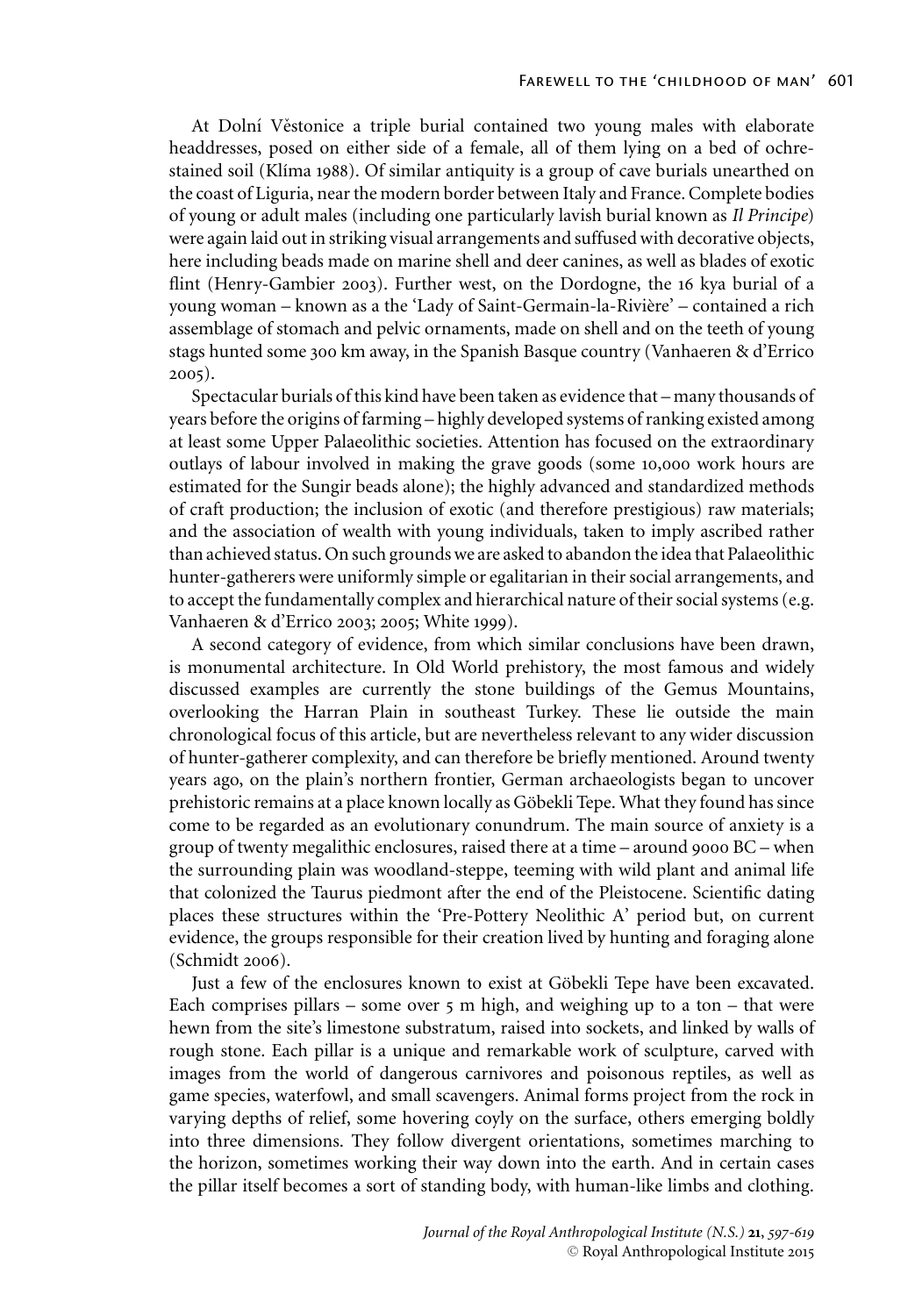Daron Acemoğlu and James Robinson (2009) argue, on the basis of these structures, that 'hunter-gatherer societies had evolved institutions to support major public works, projects, and monumental constructions, and thus had a complex social hierarchy prior to their adoption of farming' (2009: 679; see also Dietrich, Heun, Notroff & Schmidt 2012; Flannery & Marcus 2012: 128–31; and for critical discussion of the evidence for institutional hierarchy at Göbekli Tepe, see Banning 2011).

Evidence for monumental construction among early hunter-gatherers – implying sophisticated design and the large-scale recruitment and co-ordination of labour – is not confined to the Middle East, or to the onset of the Holocene. Between 18 and 12 kya, along a transect of the glacial fringe reaching from Kraków to Kiev, people lived in impressive circular houses that Olga Soffer (1985*b*) describes as the Pleistocene's version of 'public works or monumental architecture'. Each such dwelling was built on a framework of mammoth tusks and carefully selected mammoth bones, arranged in alternating sequences and (sometimes) in rhythmic patterns that go beyond the merely functional. Wooden versions – of which only the post-holes and sunken floors remain – are likely to have existed at other open-air sites such as Pavlov and Kostenki. These were settlements of considerable scale whose inhabitants exchanged amber, marine shells, and animal pelts over impressive distances (see also Soffer 1985*a*); and they find their western European counterparts in the large rock-shelter occupations of southern France, such as La Madeleine and Abri Pataud (Mellars 1998: 61–3).

Based on evidence of this kind, archaeologists can now claim to have pushed back the record of institutionalized inequality to a very early phase of human prehistory (cf. Flannery & Marcus 2012). We also note the suggestion, in a recent review of 'complex hunter-gatherers in evolution and history', that recognizing institutions of rank among non-farming populations constitutes one of 'the most significant advances in anthropological research in the last thirty years' (Sassaman 2004: 228). Taking a longer-term view of research on this topic, we would strike a less triumphal note. The existence of ranking and other hierarchical structures among non-farming societies was common knowledge for much of the twentieth century, both for anthropologists and for archaeologists (see, e.g., Childe 1954: 41–2; and we discuss some well-known examples below); but, more importantly, we would contend that simply observing the existence of inequality in certain aspects of social life and material culture, in certain times and contexts, says little about social evolution in general.

Current definitions of 'complexity' in the Upper Palaeolithic, while accepting the cognitive modernity of prehistoric hunter-gatherers, often continue to ascribe them a classically primitive type of social intelligence. Rather than being aware of multiple social possibilities, early *Homo sapiens* appear as effectively (or perhaps stereotypically) childlike, living the only lives they were able to imagine. Instead of experimenting consciously with different social strategies in different contexts, they are cast back into a single evolutionary stage, albeit a slightly more advanced one. Robert L. Kelly offers a clear statement of the problem, urging a study of 'hunter-gatherer prehistory in terms other than broad typological contrasts such as generalized versus specialized, simple versus complex, storing versus non-storing, or immediate versus delayed return' (2013: 275; and see note 4 below). Still, in his seminal definition of 'the foraging spectrum', Kelly himself maintains a broad dichotomy between 'egalitarian' and 'non-egalitarian' hunter-gatherers as distinct types of society with stable internal characteristics (tabulated as a binary contrast between 'simple versus complex' forms;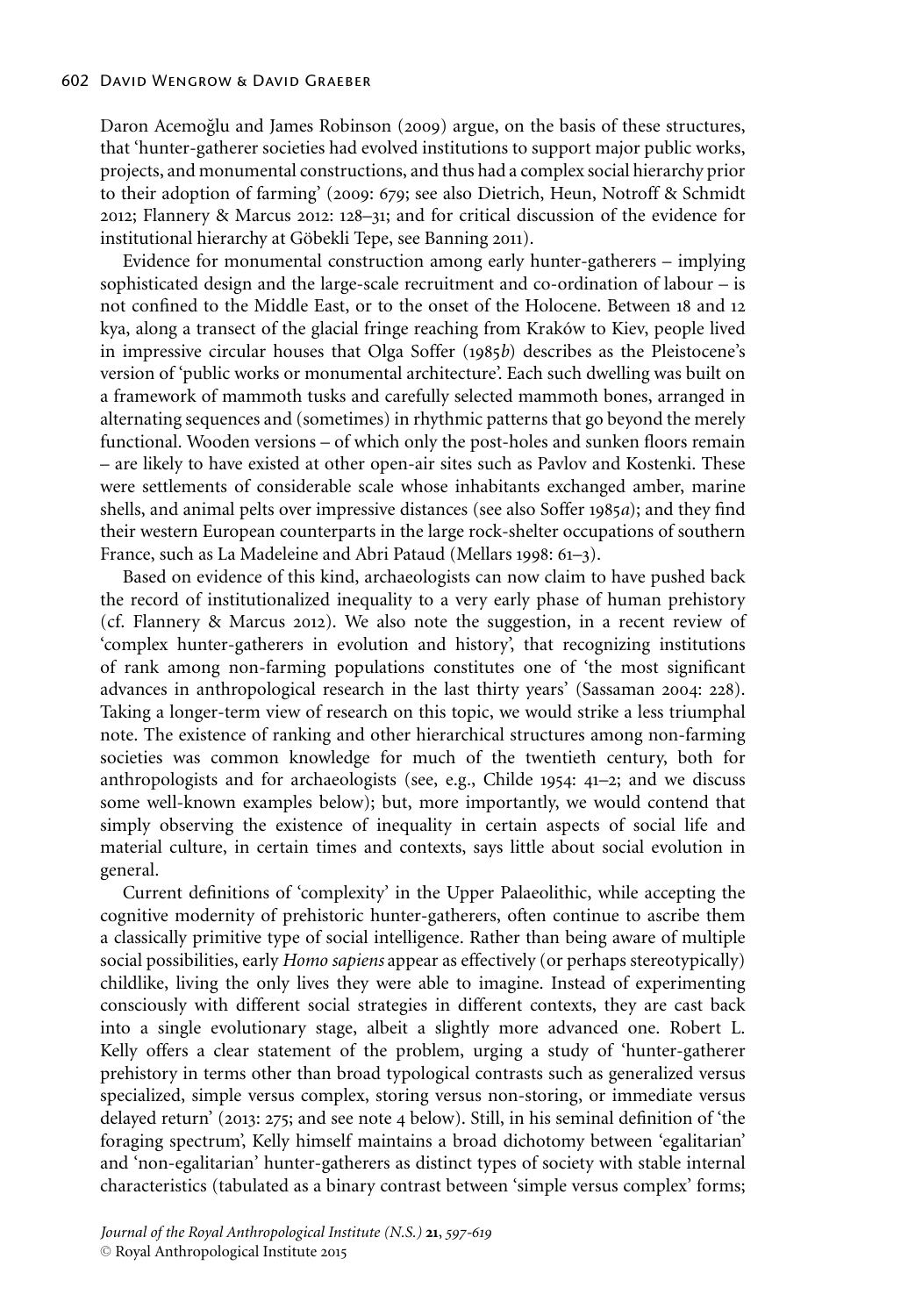Kelly 2013: 242, Table 9-1; and for the application of a similar dichotomy in archaeological interpretation, see, e.g., Hayden 1990; 2009).

# **Revisiting an earlier ethnography**

To substantiate these criticisms, and suggest alternative ways forward, we want to revisit an earlier tradition of anthropological research, linking the work of Marcel Mauss (Mauss & Beuchat 1979 [1904-5]), Robert Lowie (1948), and Claude Lévi-Strauss  $(1967 \mid 1944]$ ; and for the relationships between them, see also Lévi-Strauss  $1949$ ). What interests us about this group of studies – aside from their broad comparative scope – is their attentiveness to the institutional plasticity of groups that exhibit pronounced seasonal variations in their economic pursuits.<sup>3</sup>

Our starting-point is a 1944 study of chieftainship by Claude Lévi-Strauss, which centres on the Nambikwara, a small tribe inhabiting the resource-starved savannah of northwest Mato Grosso (Brazil). It is worth noting, in the context of the present discussion, that Lévi-Strauss began his essay by pointing out some of the obvious limits of ethnographic analogy for archaeological reconstruction (e.g. the fact that, unlike Pleistocene hunter-gatherers, modern peoples who practise hunting and foraging do so on the margins of agro-industrial states, and frequently supplement these activities with various forms of low-level farming; cf. Kelly 2013; Testart 1988). The point, for him, was to use ethnographic accounts not as proxies for particular stages of past life (as defined, for example, by modes of subsistence), but rather as a source of insight into features of the human condition that might be considered of general evolutionary significance.

Precisely because of their material impoverishment and aversion to competition, Lévi-Strauss felt that a study of chieftainship among the Nambikwara could expose 'some basic functions' of political life that 'remain hidden in more complex and elaborate systems of government' (under cover of complexity, as it were). In particular he argued that the role of 'chief' seemed analogous – in its social and psychological aspects – to that of a national politician or statesman. It also attracted similar kinds of people who 'unlike most of their companions, enjoy prestige for its own sake, feel a strong appeal to responsibility, and to whom the burden of public affairs brings its own reward' (Lévi-Strauss 1967 [1944]: 61). Maintaining the role of chief also had everything to do with the way that the Nambikwara shifted back and forth between two different modes of social and economic organization: the hilltop villages of several hundred people, occupied mainly in the rainy season when they practised horticulture, and the small foraging bands into which they dispersed for the rest of the year. Chiefs made or lost their reputations by offering guidance during the nomadic adventures of the dry season. And with the greater abundance of the wet season, a chief who had performed this task well could attract large numbers of followers to settle in villages, where he directed the construction of houses and tending of gardens.

Neither patriarchs, nor petty tyrants, nor mystical healers, Lévi-Strauss's chiefs were truly and fully holders of public office: the pivot of something like a small-scale welfare state. They were also mature and self-conscious politicians, capable of moving regularly back and forth between what other anthropologists at the time were inclined to see as different phases of evolutionary development (band/tribe/chiefdom), and developing careful strategies to do so. It was their skill at guiding small bands of hunter-gatherers that qualified them later to play the role of mediator and representative in the village plaza. For Lévi-Strauss it was precisely this quality that made the Nambikwara chief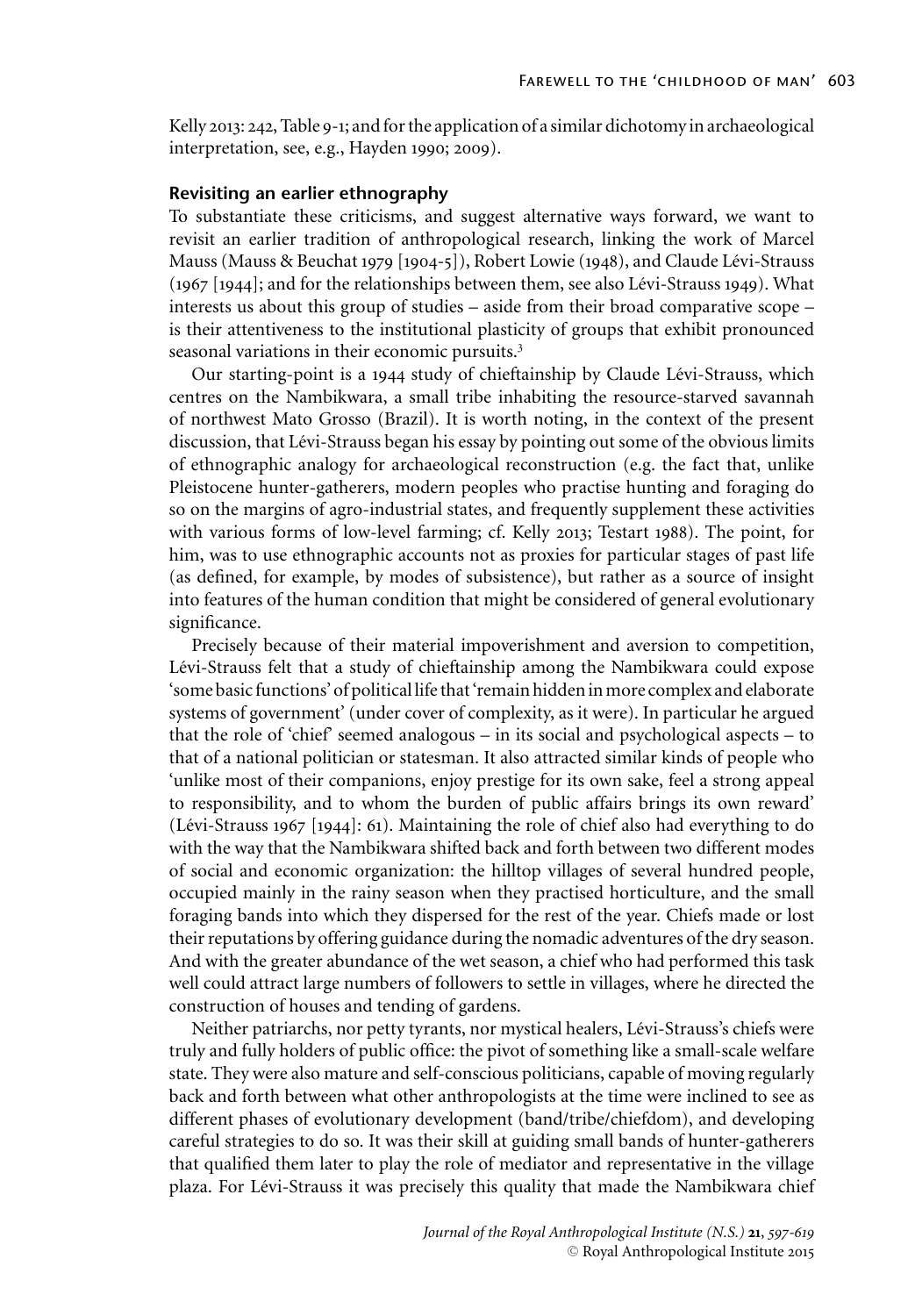seem so peculiarly familiar as a political figure: the calm sophistication with which he shifted between different social arrangements, all the time balancing a sense of individual ambition with the common good.

The essay on Nambikwara chieftainship was written quite early in Lévi-Strauss's career; but it received little attention even at the height of his fame. In emphasizing continuities between the political lives of hunters, horticulturalists, and modern industrial democracies it cut against the grain of an emerging evolutionism: not only the formal distinction between 'bands', 'tribes', 'chiefdoms', and 'states' laid out by Elman Service (1962), but also the larger research agenda on hunter-gatherers set out in the 1966 Chicago symposium 'Man the Hunter' (Lee & DeVore 1968a), to which Lévi-Strauss offered a forlorn and now equally forgotten epilogue. Instead it was behavioural ecology, and rigorously quantified studies of African savannah and rainforest groups – the Kalahari San, Eastern Hadza, and Mbuti Pygmies – that provided the basis for a new characterization of hunter-gatherers.

As summarized by Richard Lee and Irven DeVore (1968*b*: 11), foraging peoples could be assumed – by virtue of their fragile and unstable mode of subsistence – to 'live in small groups', 'move around a lot', and follow egalitarian principles, resolving conflicts by 'fission' rather than arbitration or violence.<sup>4</sup> This quickly became selfevident wisdom, such that it is still commonplace for sociobiologists to remark that, prior to the invention of farming, most humans lived in small bands with little social structure or internal differentiation, other than distinctions of age and gender (e.g. Boehm 1999: 3–4; Dunbar 1996: 69–70; and for a critical review of the concept of the hunter-gatherer 'band', see Ingold 1999). Here we consider how a return to the ethnographic tradition of Lévi-Strauss, which flourished between the abandonment of Victorian evolutionism and the neo-evolutionary theory of the 1960s, might generate more fertile perspectives on the archaeological record.

## **Individuality and egalitarianism in the Upper Palaeolithic**

The first of Lévi-Strauss's points that we wish to develop is a relatively simple one. It is generally acknowledged that egalitarian societies of the Americas were typically marked by an ethos of extreme individualism. Far from encouraging a stifling conformity, they emphasized individual autonomy and self-realization. In practice this meant that even in these least materialistic and competitive of societies, individual differences – whether of psychology and personality, or for that matter physical capacities and appearance – were treated with respect, and even valued in and of themselves. This ethos existed in tension with egalitarianism, and such societies were also marked by mechanisms (e.g. mockery of proficient hunters) that seem designed to prevent extraordinary individuals from undermining the fundamental principles of the group.

Similar tensions might account for one startling feature of those Upper Palaeolithic burials that have been interpreted as the earliest material expressions of hierarchy or ranking in human societies. In a remarkable number of cases the bodies of these individuals bear evidence of striking physical anomalies that could only have marked them out dramatically from their social surroundings (see Cowgill, Mednikova, Buzhilova & Trinkaus 2015, with further references; Formicola 2007). They include pronounced congenital deformities (the adolescent females of Sungir and Dolní Věstonice) and examples both of dwarfism (the Romito Cave of Calabria) and extreme height (Grimaldi Cave). This leaves one to wonder if the anatomically typical skeletons similarly treated may have been those of individuals with qualities – physical or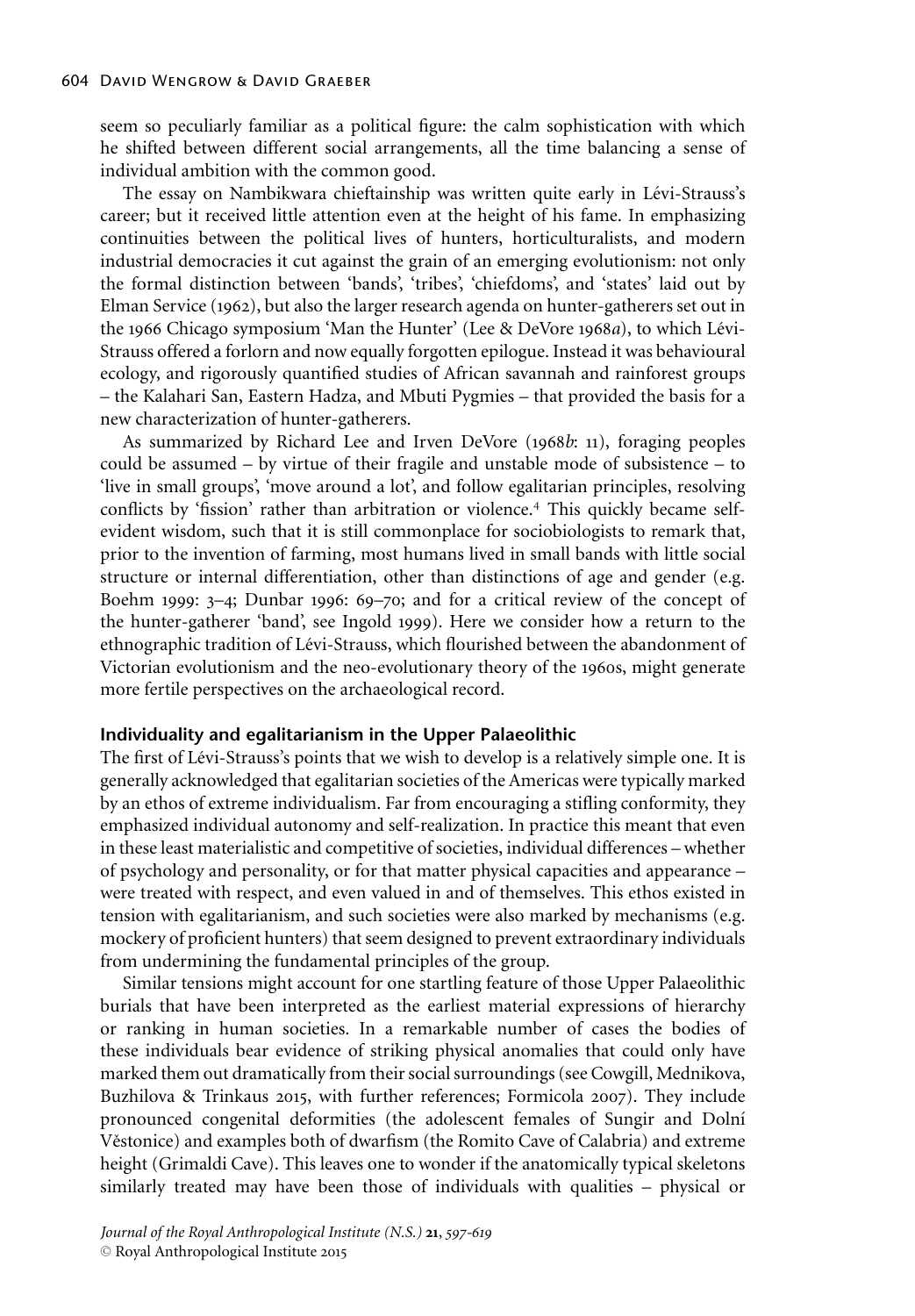otherwise – that just as readily differentiated them from their kin, but left no traces in their skeletal remains. We can know little of the day-to-day status of those buried with rich grave goods; but in such cases we can at least suggest that they would have been seen as the ultimate individuals, about as different as it was possible to be.

What does this really tell us about the origins of social inequality? It seems unlikely that Palaeolithic Europe produced a stratified elite that just happened to comprise a high proportion of physically anomalous people. On the other hand, the ethnographic literature is full of examples of anomalous beings – human or otherwise – who are treated simultaneously as exalted and profoundly dangerous, or who alternate between the two. A being revered in life might well prove dangerous in death, or vice versa.<sup>5</sup> It may be relevant in this context that the very practice of burying corpses intact, and clothed, appears to have been socially anomalous in the Upper Palaeolithic. The majority of corpses seem instead to have been subject to various processes of defleshing, fragmentation, and curation. Human teeth, for instance, were made into jewellery and modified crania circulated as relics and containers (see Gambier 1992).

Palaeolithic people seem to have been very much at home with human body parts, which (properly cleansed and processed) formed an integral part of their material world. If so, then the human corpse in its complete and articulated form – and the clothed corpse perhaps even more so – was something quite unusual and, one would presume, inherently marginal and strange: incompletely absorbed either into the community of the dead or that of the living. In many of these cases, as Paul Pettitt (2011: 213) observes, an effort was clearly made to contain the bodies of the deceased by covering them with heavy mammoth scapulae, pinning them down with wood, tightly binding them, or weighing them down with stones. Saturating bodies with clothing, weapons, and ornaments may extend these concerns, celebrating but also containing the dangerous powers of extraordinary individuals.

Clearly there is no single interpretation that accounts for the full range of Upper Palaeolithic burial practices, which are both diverse and widely separated in time and space. But seeing them as evidence for hereditary systems of social ranking – as has generally been done – seems to us the most improbable interpretation of all. If anything, the ostentatious display of personal wealth was ritually associated with the same kind of 'otherness' seen as inherent in anomalous or exceptional individuals, and extended by the unusual practice of decorating, displaying, and burying articulated corpses. Such burials were exceptional in every sense, and can hardly be interpreted as simple proxies for social structure among the living.

They do, however, reveal the existence of elaborate and creative ritual practices, for which little evidence exists in earlier periods of human prehistory. This takes us back to the larger question of the 'sapient paradox'. If the efflorescence of cultural creativity and symbolic expression in Upper Palaeolithic Europe is not the reflection of some new and complex form of social stratification, then how *should* we understand it? Here, we think, the Nambikwara example – and the larger body of ethnographic literature on which it draws – points in a very different and promising direction; one that hinges on the reversible nature of authority in societies with marked seasonal variations.

# **The politics of reversal: seasonal variations, social consciousness, and institutional change**

In the Nambikwara case, as outlined above, top-down leadership and ingenuity were highly valued as chiefly traits during the mobile foraging season, when group sizes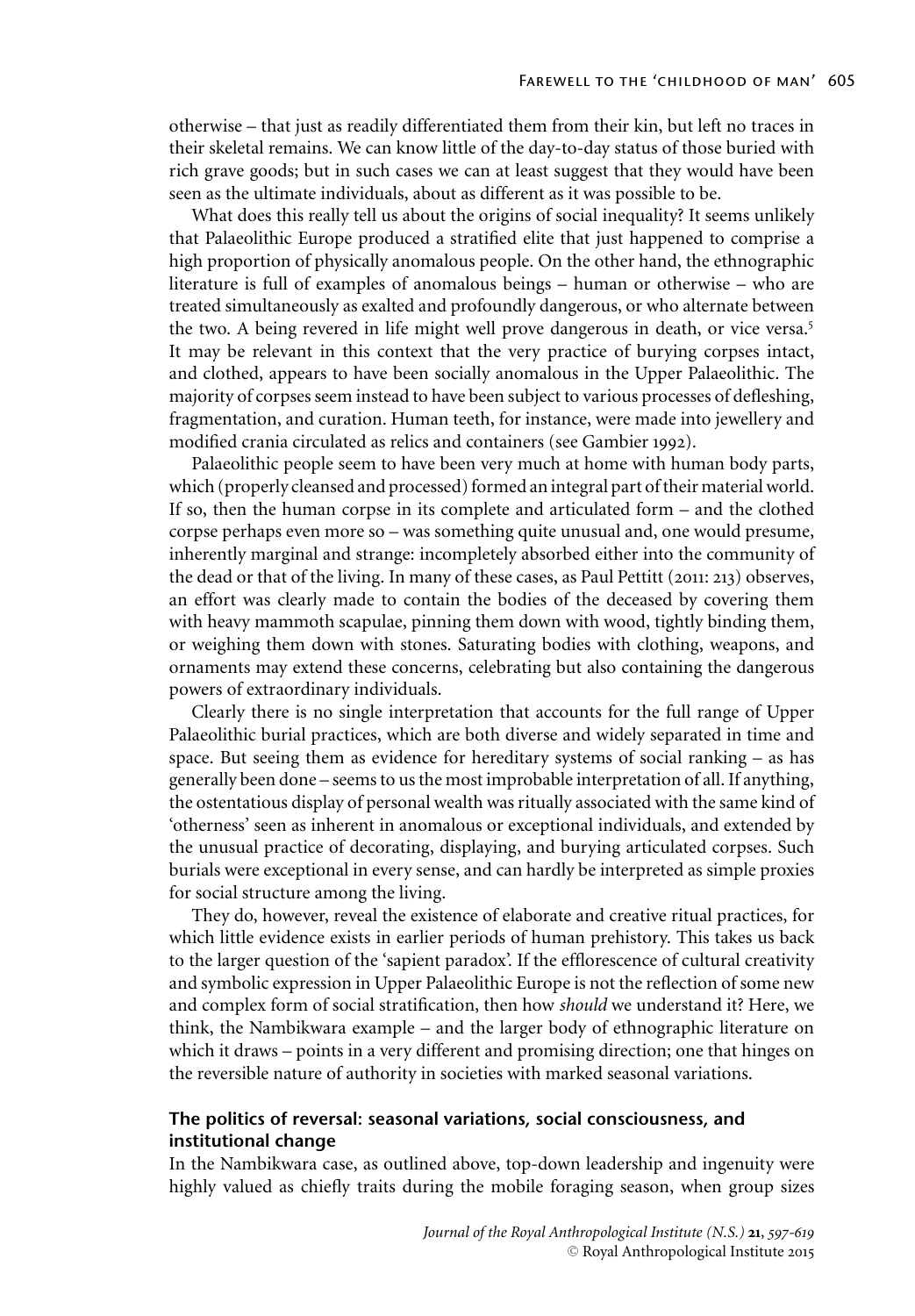were small and resources scarce. By contrast, in the densely settled villages of the wet season, the chiefly role was largely one of arbitration and diplomacy. If Lévi-Strauss did not draw special attention to these seasonal variations in Nambikwara political life,<sup>6</sup> we suggest it was largely because early twentieth-century studies of hunter-gatherers took for granted this kind of institutional plasticity. The groundwork was laid with Marcel Mauss's (1904-5) *Essai sur les variations saisonnières des sociétés eskimo*, written in collaboration with Henri Beuchat (English trans. 1979). There they defined the 'double morphology' of hunter-gatherer societies in the circumpolar North. Mauss, in his own later words, believed he had shown that 'the Eskimo, and likewise many other societies . . . have two social structures, one in summer and one in winter, and that in parallel they have two systems of law and religion' (cited in W. James & Allen 1998: 37).

Mauss and Beuchat observed, for example, how the congregation of Inuit families in the long winter months was much more than an adaptive response to the presence of walrus and seal on the Arctic coast (cf. Bravo 2006). Winter aggregations brought together an extended society of both the living and the recent and remote dead, who were inaccessible to the living for much of the year. The winter houses gave expression – in wood, whale-rib, and stone – to time-transcendent principles of Inuit social life that endured even through those summer months, when groups dispersed under the authority of a single male elder in pursuit of freshwater fish, caribou, and reindeer. But many aspects of winter life also reversed the values of summer. In the summer, for instance, property rights were clearly asserted and sometimes physically inscribed onto personal objects, especially hunting weapons. But in the communalistic atmosphere of the winter house, generosity trumped accumulation as a route to personal prestige. The right of male patriarchs to coerce their sons (and indeed the group as a whole) was acknowledged only in the summer months. It had no place around the winter hearth, where the principles of Inuit leadership were turned on their head. Legitimate authority became a matter of charisma rather than birthright; persuasion instead of coercion.

In their conclusion, Mauss and Beuchat (1979 [1904-5]) drew a contrast with the tribes of the American Northwest Coast. For the Kwakiutl, inequality was most dramatic in the winter settlements, when society became structured around religious confraternities in which nobles and commoners form a hierarchy, only to give way again in the summer to smaller clan formations which, though still ranked, were less formal and coercive. What remains consistent – whether we are talking about Inuit, Nambikwara, or Kwakiutl – is the oscillation of social life between two clearly distinct systems, which accompanied seasonal changes in the material form and composition of groups. The 'complexity' of their moral, religious, and political systems cannot be measured on a single scale, just as their demographics – while perhaps reducible to raw population figures – are more accurately expressed as an alternation or flux between different types of mass, volume, and density.

Mauss and Beuchat's observations, we suggest, have political implications that warrant further discussion. The different seasonal modes of existence typically involved different forms of political organization and different ways of exercising authority. What's more – and this, for us, is the really crucial point – everyone was quite *self-conscious* about these differences. Among the Kwakiutl, for instance, individuals adopted different names in summer and winter seasons, literally becoming different people, depending on the time of year (Boas 1966). As a result, social structures not only became more visible as subjects of reflection; they were regularly assembled and disassembled, created and destroyed. It is surely no coincidence that much of Kwakiutl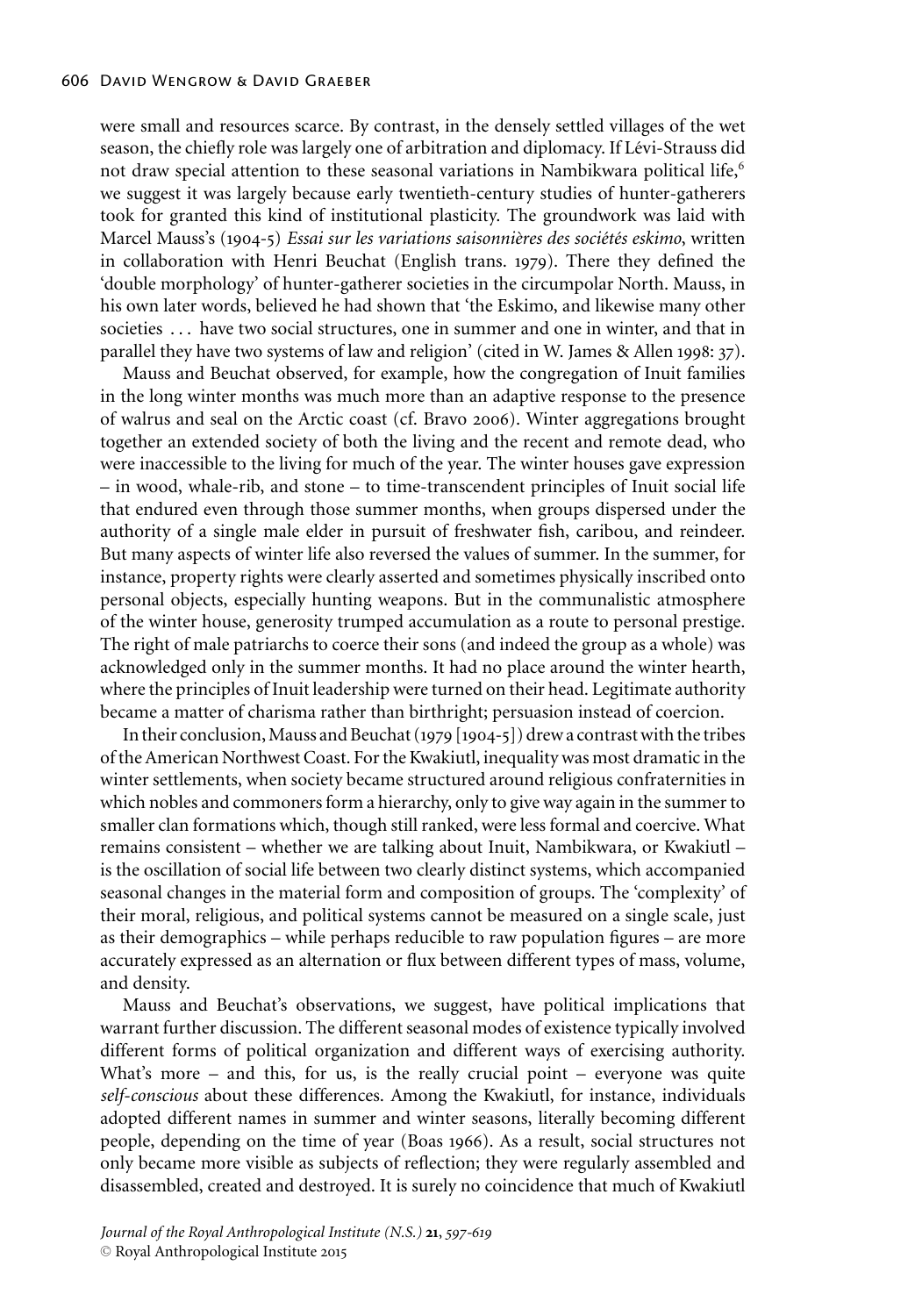art plays visually on the relation of name, person, and role – relations laid open to scrutiny by their seasonal practices (Lévi-Strauss  $1982$  [1976]).

Much of this could be said to be implicit in Mauss and Beuchat's essay; but it was not the aspect they chose to emphasize. Their own analysis tended instead to contrast the relatively pragmatic and secular existence of the summer with the intense ceremonialism of winter life:

Winter is a season when Eskimo society is highly concentrated and in a state of continual excitement and hyperactivity. Because individuals are brought into close contact with one another, their social interactions become more frequent, more continuous and coherent; ideas are exchanged; feelings are mutually revived and reinforced. By its existence and constant activity, the group becomes more aware of itself and assumes a more prominent place in the consciousness of individuals (Mauss & Beuchat 1979 [1904-5]: 76).

One can already see here the kind of language that Durkheim (under Mauss's influence) was to use in *Les formes élémentaires de la vie religieuse* (1912), juxtaposing the ordinary economic life of Australian bands – concerned mainly with obtaining food – with the 'effervescence' of their seasonal gatherings. It was there, in the excitement of the *corroboree*, that the power to create society appeared to them, as if it were an alien force projected into totemic spirits and their emblems. In this account, the potential for self-conscious social transformation is never actually realized: '[S]ocial action follows ways that are too circuitous and obscure, and employs psychical mechanisms that are too complex to allow the ordinary observer to see when it comes' (Durkheim 1915[1912]: 209).

In the sociological tradition of Mauss and Durkheim, seasonality was of interest because it lay bare the mechanisms of human sociality, not so much to the participants themselves as to the outside observer. There was, however, a different strain of thought emerging from this tradition, which took a more explicitly political direction. In a largely forgotten Huxley Lecture, Robert Lowie (1948) extended his own work on the Crow to consider more general features of political organization in Great Plains societies. There, during the late summer months, small and highly mobile bands of Cheyenne and Lakota congregated in large settlements to make logistical preparations for the buffalo hunt, and for subsequent collective rituals. Lowie's conclusions were startling, and are worth citing at some length:

In order to ensure a maximum kill, a police force – either coinciding with a military club, or appointed *ad hoc*, or serving by virtue of clan affiliation – issued orders and restrained the disobedient. In most of the tribes they not only confiscated game clandestinely procured, but whipped the offender, destroyed his property, and, in case of resistance, killed him. The very same organisation which in a murder case would merely use moral suasion turned into an inexorable State agency during a buffalo drive. However, . . . coercive measures extended considerably beyond the hunt: the soldiers also forcibly restrained braves intent on starting war parties that were deemed inopportune by the chief; directed mass migrations; supervised the crowds at a major festival; and might otherwise maintain law and order (Lowie 1948: 18).

The 'unequivocal authoritarianism' that prevailed before a bison drive, and during the later Sun Dance rituals, was kept in check by the dispersal of sovereignty among tribal chiefs and police squads ('soldiers'), and also by the 'seasonal rhythm' of social life on the Great Plains. 'During a large part of the year', as Lowie (1948: 19) noted, 'the tribe simply did not exist as such; and the families or minor unions of familiars that jointly sought a living required no special disciplinary organisation. The soldiers were thus a concomitant of numerically strong aggregations, hence functioned intermittently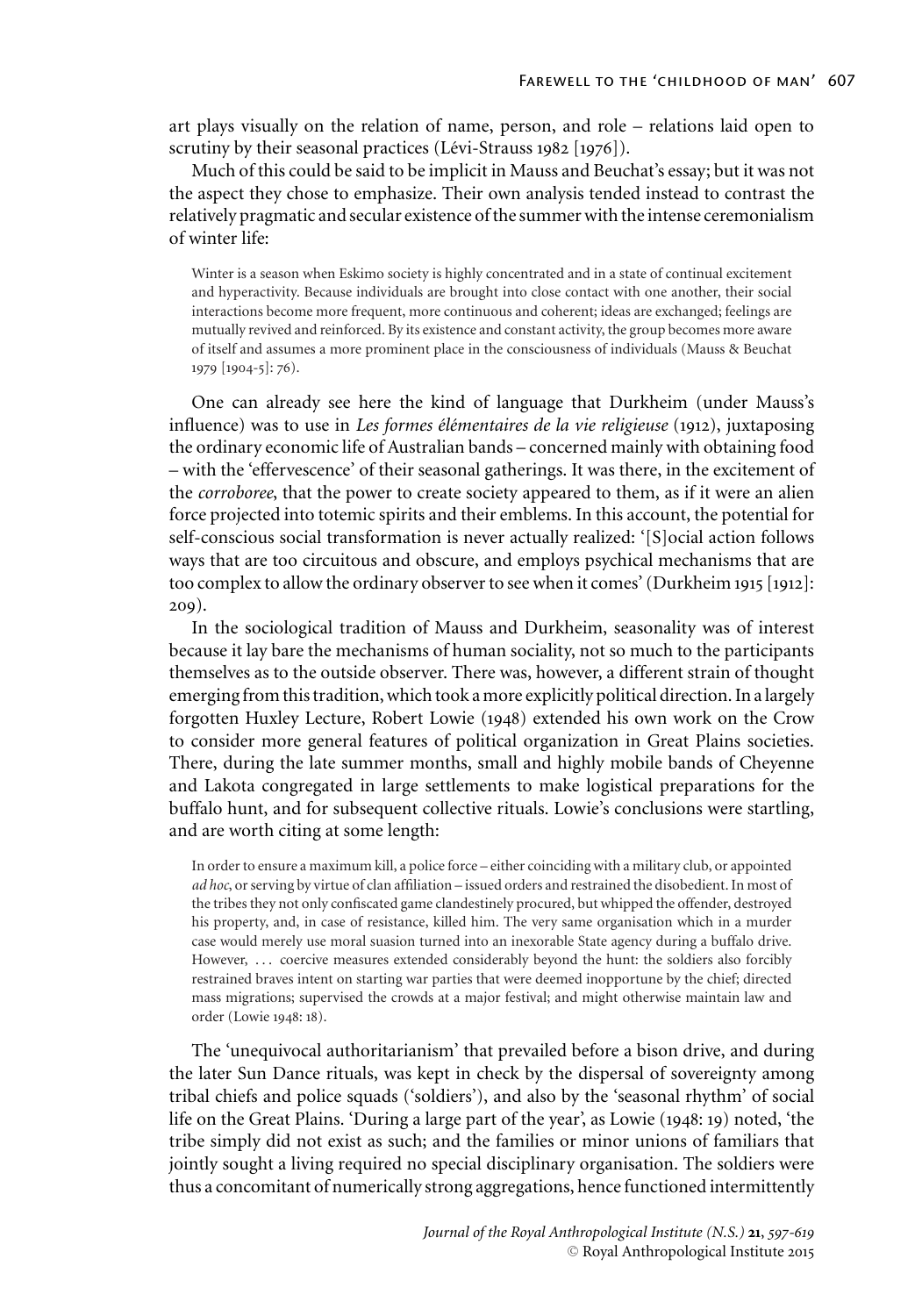rather than continuously'. Their sovereignty was no less real for its periodicity; and we must therefore accept that the Plains Indians knew something of state power (in Weber's sense of *Gewaltmonopol*; see Gerth & Mills 1946: 78), without ever having developed a state. In more recent evolutionary parlance, they were a kind of band/state amalgam.

Even more critically, Lowie observed that the Plains nations – like almost all societies of the Americas – were quite self-conscious about the dangers of authoritarian power. They created explicit mechanisms to limit its abuse, rotating the clan or warrior societies that held office so that anyone holding coercive powers one year would be subject to them the next. Much of the rest of Lowie's essay focuses on the role of chiefs, arguing that the power of political leaders over the largely 'anarchic' societies of the Americas was so carefully circumscribed as to exclude the internal emergence of permanent structures of coercion. Insofar as states – or indeed any peacetime powers of command – emerged in the Americas, he concludes, it could only have been through the power of prophecy, with religious figures claiming direct inspiration from the divine.

This is, of course, precisely the argument developed a generation later by Pierre Clastres in his famous (1974) essay *La Société contre l'État*. Clastres's essay follows Lowie's so closely<sup>7</sup> that it can only have been directly inspired by it. His argument – that stateless societies do not represent an evolutionary stage, innocent of higher organization, but are based on self-conscious rejection of the principle of coercive authority – has been enormously influential. Still the one element not carried over by Clastres from Lowie is that of seasonal variations in modes of authority; and this despite the fact that many of the Amazonian societies he discusses did have very different structures at different times of year (cf. Maybury-Lewis 1979).<sup>8</sup>

The result of all this, we suggest, is that the promise of Mauss and Beuchat's early essay as a contribution to political anthropology has never been fully realized. Their insights are known to us today largely through Durkheim, who stressed the dual seasonal structure of hunter-gatherer societies but turned away from the notion of political self-consciousness; or through Clastres, who embraced the notion of political self-consciousness but disregarded the role of seasonality in structuring huntergatherer social organization. What, then, does this foray into early twentieth-century ethnography imply for the Upper Palaeolithic, and for social evolution in general?

# **Primal heterarchy**

As Gregory Monks (1981) pointed out some decades ago, the full implications of seasonality studies for archaeology may only be realized if the concept is extended from its traditional focus on environmental adaptation and subsistence to include a broader array of human activities, including ritual and trade. But the more fundamental break with established theories of social evolution comes, we suggest, when we begin to consider the significance of seasonal variations for modes of social organization in their totality: in other words, cases where the same population might experience entirely different systems of economic relations, family structure, and political life at different times of year.

It is simply not possible to have an evolutionary progression such as 'band'-'tribe'- 'chiefdom'-'state' if your starting-point is a society that moves effortlessly between institutions deemed exclusive to one category or another; or that experiences – as aspects of contemporary reality – what are supposed to be discrete stages of evolution, moving back and forth from bands to tribes or even organizations with elements of the state (such as a legitimate monopoly on the use of violence within a given territory). This may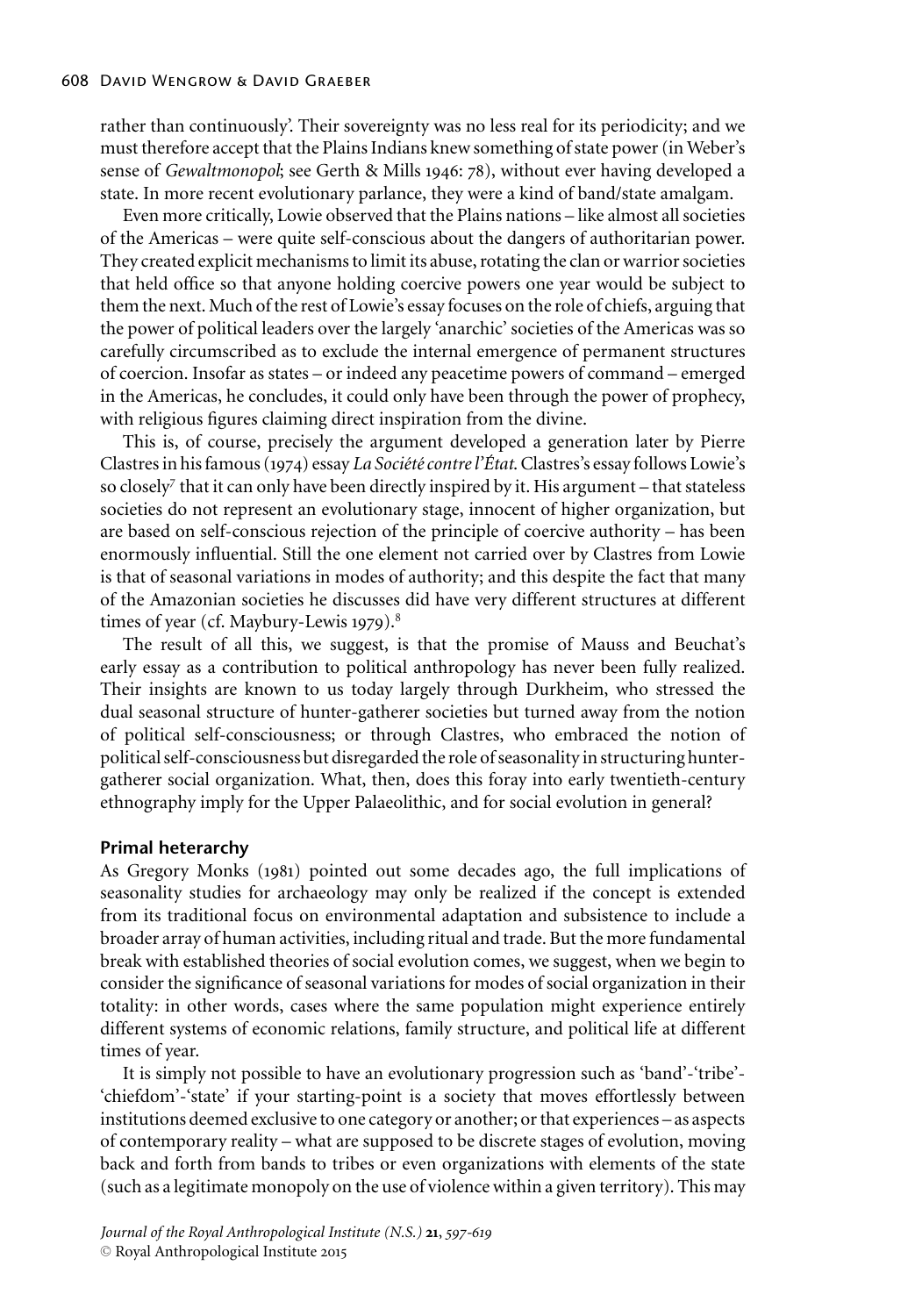come as no surprise, and we are certainly not the first to critique the use of such models in archaeology and anthropology (see, e.g., Sherratt 1995).<sup>9</sup> But, more worryingly, seasonal dualism also throws into chaos more recent attempts to classify hunter-gatherers as either 'simple' or 'complex', since it assumes that supposedly diacritical features – like territoriality, social ranking, material acquisitiveness, or competitive display – will be put into effect at certain times of year, but then effectively reversed at others, routinely, within the same population.

What specific bearing do these observations have on the archaeological record of Upper Palaeolithic Europe, with its sporadic but striking evidence for social inequality? There can be little doubt that humans inhabiting the northern latitudes of the Pleistocene world experienced much sharper seasonal variations than their contemporaries elsewhere. But to what extent does archaeological evidence support the idea that their social structures alternated in harmony with such variations, for example through patterns of regular aggregation and dispersal, linked to the seasonal predation of large migratory game? And if so, how might such alternations be associated with conscious changes in political organization? The archaeological literature on this topic is voluminous, and here we can offer only a brief – but, we hope, representative – summary of the major points.

# **Seasonality and social evolution in the Upper Palaeolithic**

The identification of aggregation sites, and their relationship to seasonal variations in hunter-gatherer ecology, is in fact a long-standing methodological problem in Palaeolithic archaeology. Attempts to tackle this problem have nearly always been informed by the ethnography of recent hunter-foragers. Lewis Binford's (1978) pioneering ethno-archaeological work, undertaken among the Nunamuit during the 1960s, was exemplary in this respect. Motivated in part by the desire to understand such variations through their material traces, Binford (2001: 11–31) later acknowledged Mauss and Beuchat's essay as a guiding influence. Mauss's work on seasonality was also a stimulus for early studies of Upper Palaeolithic settlement patterns by Margaret Conkey (1980) and Randall White (1985).

Focusing on the valley systems of the French Périgord, White identified a close spatial association between the larger sites and natural 'choke points' along the Dordogne and Vézère, such as fords or meanders: ideal locations for intercepting herds of reindeer on their seasonal migrations. Close analysis of site size and location, combined with seasonality studies on reindeer tooth and antler (Delpech 1978), led him to propose that Magdalenian hunter-gatherers in southwest France (one of the most densely populated areas of Palaeolithic Europe) followed a 'cycle of annual [winter] aggregation and [summer] dispersion' – prompting him to draw direct comparisons with Mauss and Beuchat's description of the Inuit.

Turning to northern Spain, the famous cave sites of Altamira and Castillo were identified long ago as aggregation locales based on their topographical location, the dominance of seasonally available resources (deer, ibex, shellfish) in associated faunal assemblages, and the sheer density of painted and engraved imagery within them (Straus 1977). In her 1980 study, Conkey added a detailed analysis of decoration on portable bone and antler objects, identifying patterns of spatial and stylistic variation that, in her view, supported an aggregation/dispersal model of late Upper Palaeolithic settlement on the Cantabrian coast. She further proposed a link between episodes of aggregation and heightened levels of artistic and ritual activity; but like earlier hypotheses, those of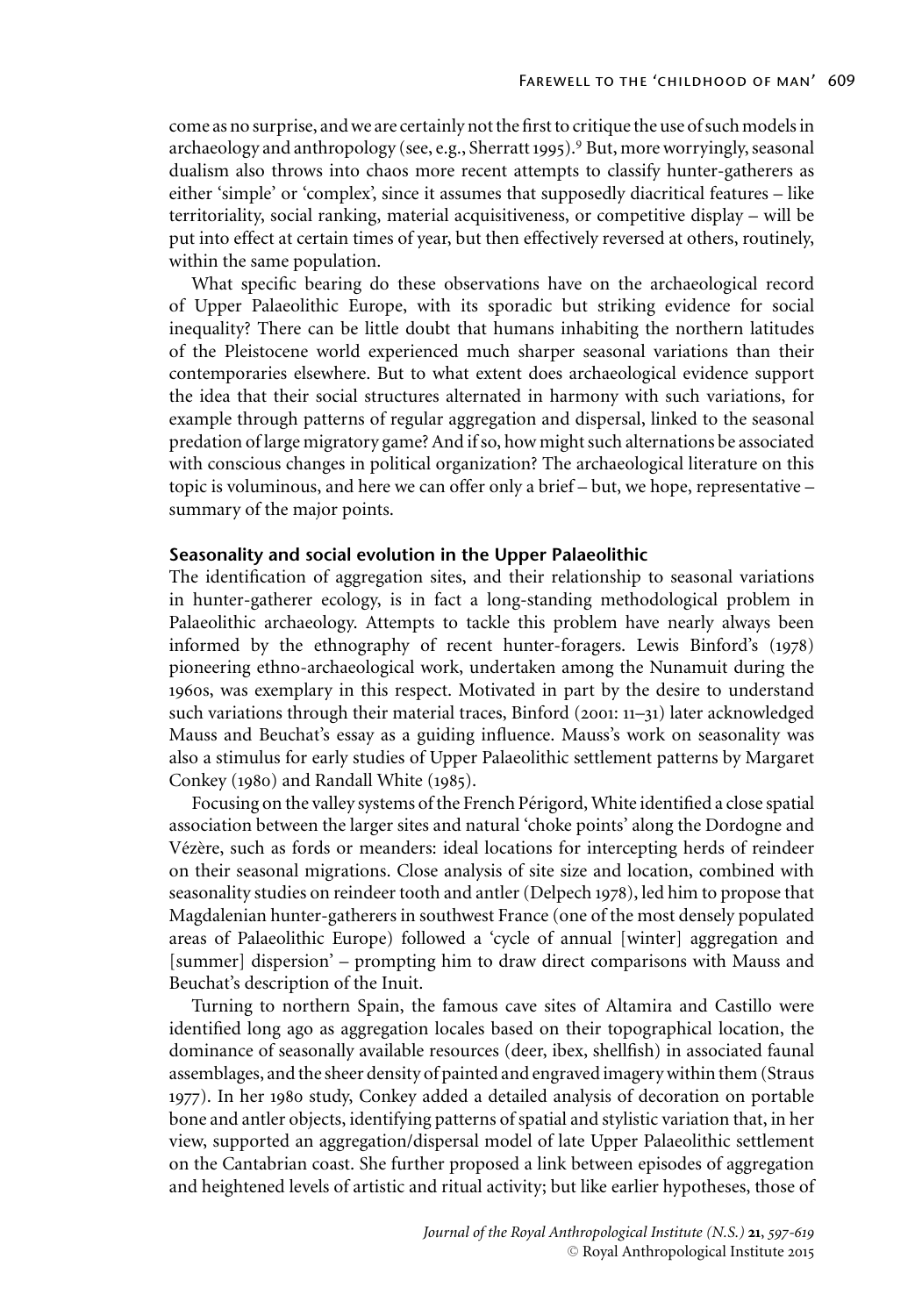Conkey remained limited by the rudimentary excavation methods of the caves' original investigators in the early twentieth century.

Olga Soffer's comprehensive (1985*a*) analysis of Upper Palaeolithic remains on the Central Russian Plain led her to interpret differences of site-scale and complexity as evidence of seasonal variability, reflecting the sharply uneven distribution of animal resources on the periglacial 'mammoth steppe'. Spectacular settlements such as Mezhirich and Mezin – with their mammoth-bone dwellings, abundant portable art, fixed storage installations, and imports of amber and marine shell – were suggestively aligned on major river systems (Dnepr and Desna), which also channelled the annual north-south movements of steppe bison, horse, reindeer, and mammoth. Sites lacking those features typically occurred at higher elevations, away from the floodplains, forming 'seasonal and occupational variants of the same settlement system' (Soffer 1985*b*: 238). Intriguingly the pattern here seems to have been one not of aggregation and dispersal over long distances, but of more limited oscillations between warm- and cold-weather base camps, with the latter exhibiting a greater density of trade items, personal ornaments, and elaborate architecture: a process of flux that Soffer (again echoing Mauss and Beuchat) sees as driven less by environmental pressures than by social and ideological factors (see also Soffer 1985*b*).

Among the most richly documented areas of Upper Palaeolithic habitation in Europe are the Pavlov Hills of southern Moravia. Prior to the Last Glacial Maximum, this region formed part of a narrow belt of forest-steppe vegetation, linking the valley of the Danube and the northern European plain, and bridging the non-glaciated zones of eastern and western Europe (Svoboda, Klíma, Jarašová & Škrdla 2000). The largest Moravian settlements, such as Dolní Věstonice I and II, are characterized by planned dwellings, extensive cooking areas, diverse craft activities, and also elaborate burials, figural art, and evidence of long-distance trade in the form of exotic stone, shell, and pigments. An abundance of plant and wetland resources, combined with exploitation of both large and small game, made year-round habitation a possibility at such locations (Mason, Hather & Hillman 1994; cf. Svoboda 2001). This possibility does not in itself preclude marked seasonal variations in the density of human activity and occupation, as indicated by impressive accumulations of mammoth remains at the majority of Moravian sites. It is still debated whether these accumulations result from large-scale, co-ordinated hunting (Musil 1994), or simply from the location of settlements adjacent to available carcasses (Soffer 1993). Either way, it is clear that seasonal abundance of bone, ivory, and frozen meat provided opportunities for social gatherings of considerable scale and intensity (Svoboda, Péan & Wojtal 2005), and various other lines of evidence support the current interpretation of these hunter-gatherer 'mega-sites' as aggregation points 'where sizeable groups of people gathered between early autumn and the spring months' (Soffer 2000: 59).

The quantity and quality of palaeo-environmental data to support such interpretations have increased markedly in recent decades. Inferences about prehistoric hunting strategies are now routinely made on the basis of bone, tooth, and antler from archaeological prey assemblages, which exhibit growth marks indicating the age of the animal at death and the season in which it was killed. Studies of this kind are supplemented by isotopic analyses to determine the migration patterns and diet of hunted game (e.g. Vlačiky *et al.* 2013). Rather than a uniform pattern of aggregation and dispersal, this growing body of information indicates a complex mosaic of seasonal hunting strategies and types of mobility across the forest, steppe, and tundra zones of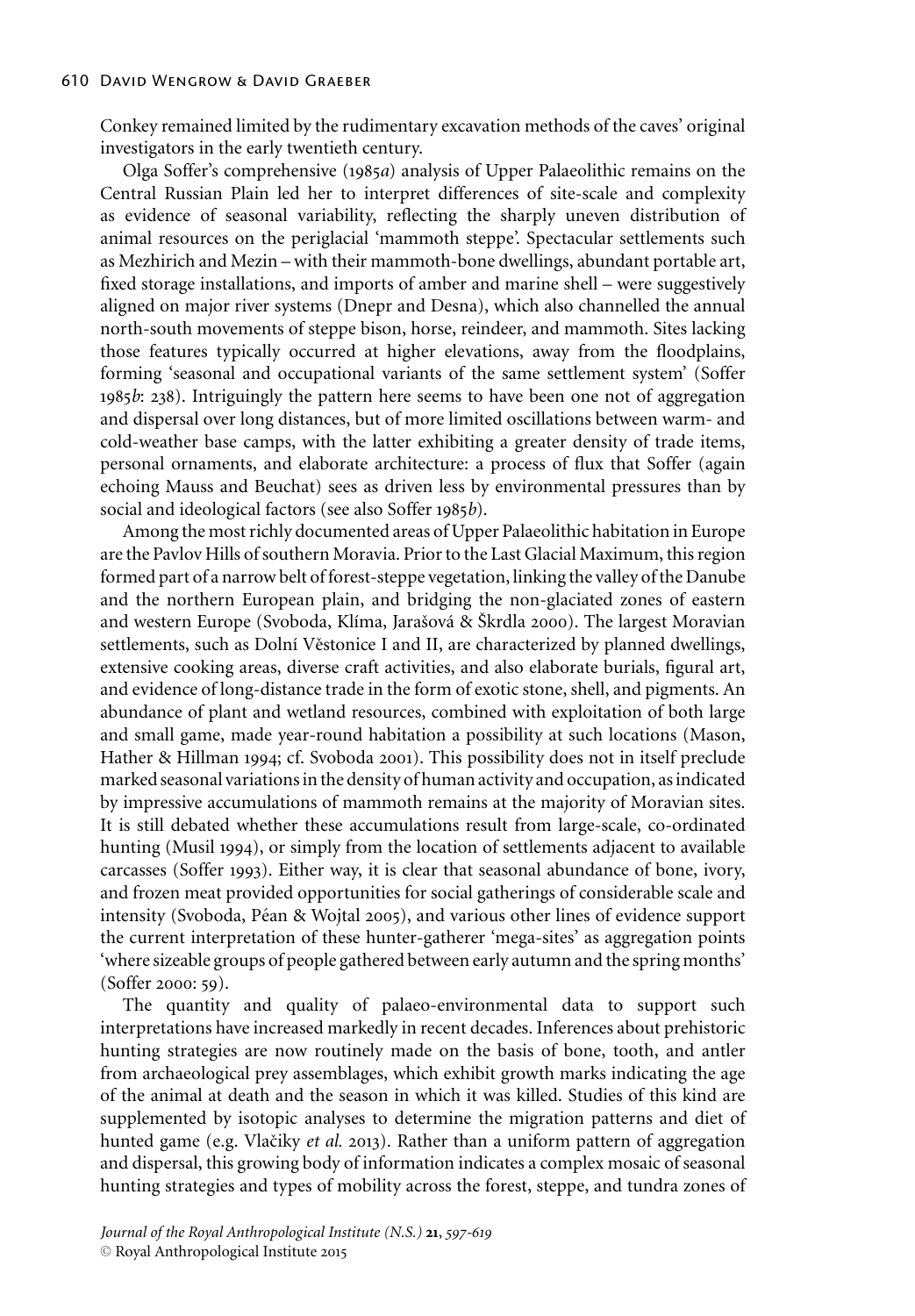southwest France (Pike-Tay & Bricker 1993), the Middle Danube (Nývltová Fišáková  $2013$ ), and central-eastern Europe (Péan  $2001$ ).<sup>10</sup>

Allowing for such regional and local variability, it seems reasonable to conclude that the movements, activities, and social lives of human populations in many parts of Upper Palaeolithic Europe were organized in accordance with pronounced seasonal variations in climate and resources, notably the annual or biennial migrations of large game. Furthermore, and as outlined above, evidence for heightened cultural creativity and social differentiation – including the elaborate funerary rituals and monumental dwellings of Ice Age Europe – clusters repeatedly at points of intense aggregation along natural (often riverine) corridors, from the Vézère to the Dnestr, offering seasonal access both to migrating herds and to an abundance of floodplain resources. This, we suggest, is no coincidence.

To be clear, we are not arguing that such seasonal variations actually caused changes in human social or cognitive capacities, at least not in any 'hard-wired' sense. What we instead propose is that strongly dualistic patterns of organization – such as seem likely to have existed along the glacial fringe of Upper Palaeolithic Europe – created particular opportunities for the conscious and reflexive elaboration of social structures. This is revealed in the archaeological record as an apparent explosion of expressive activities that address perennial problems of social life, such as the relations between men and women, people and animals, or life and death; and also in the instrumental use of symbolic resources, as groups and individuals explored new types of political arrangements – hierarchical and egalitarian – and ways of expressing them materially.<sup>11</sup>

# **Conclusion: farewell to the 'childhood of man'**

The archaeological record of Ice Age Europe is to the archaeologist, as the ethnographic record of the Inuit was to the anthropologist, a world of structured extremities where elementary features of human sociality, otherwise imperceptible, are laid open to investigation. Similarly structured variations may lie behind the much later phenomenon of Göbekli Tepe, where isotopic studies now link the construction of 'stone temples' with periods of annual superabundance, when large herds of gazelle descended onto the Harran Plain (Lang, Peters, Pöllath, Schmidt & Grupe 2013). It is relevant, in this context, that despite their monumentality, each of these massive structures appears to have had a relatively short lifespan, culminating in the rapid and deliberate infilling of its walls with the remains of large-scale feasting: hierarchies raised to the sky, only to be swiftly torn down again.

Viewed in a larger perspective, all this suggests new questions about the origins of agriculture, urbanism, and many other aspects of settled life. This, however, is not the place to explore them. Instead, by way of conclusion, we return to the question of selfconsciousness and, in deference to Henry Myers, to the themes of ritual and religion. Mauss and Beuchat ended their (1979 [1904-5]) essay by suggesting that the seasonal ebb and flow of Inuit sociality – with its alternations between times of collective intensity and pragmatic, individualistic dispersal – is a general feature of all human societies. Simply put, we are incapable, psychologically and emotionally, of living in constant awareness of our full social universe. But Mauss and Beuchat also held that it was in the moments of effervescence, of ritual intensity, that we become most clearly aware of our social existence, and hence capable of creating new social forms, even if we are never quite conscious of how we achieve this.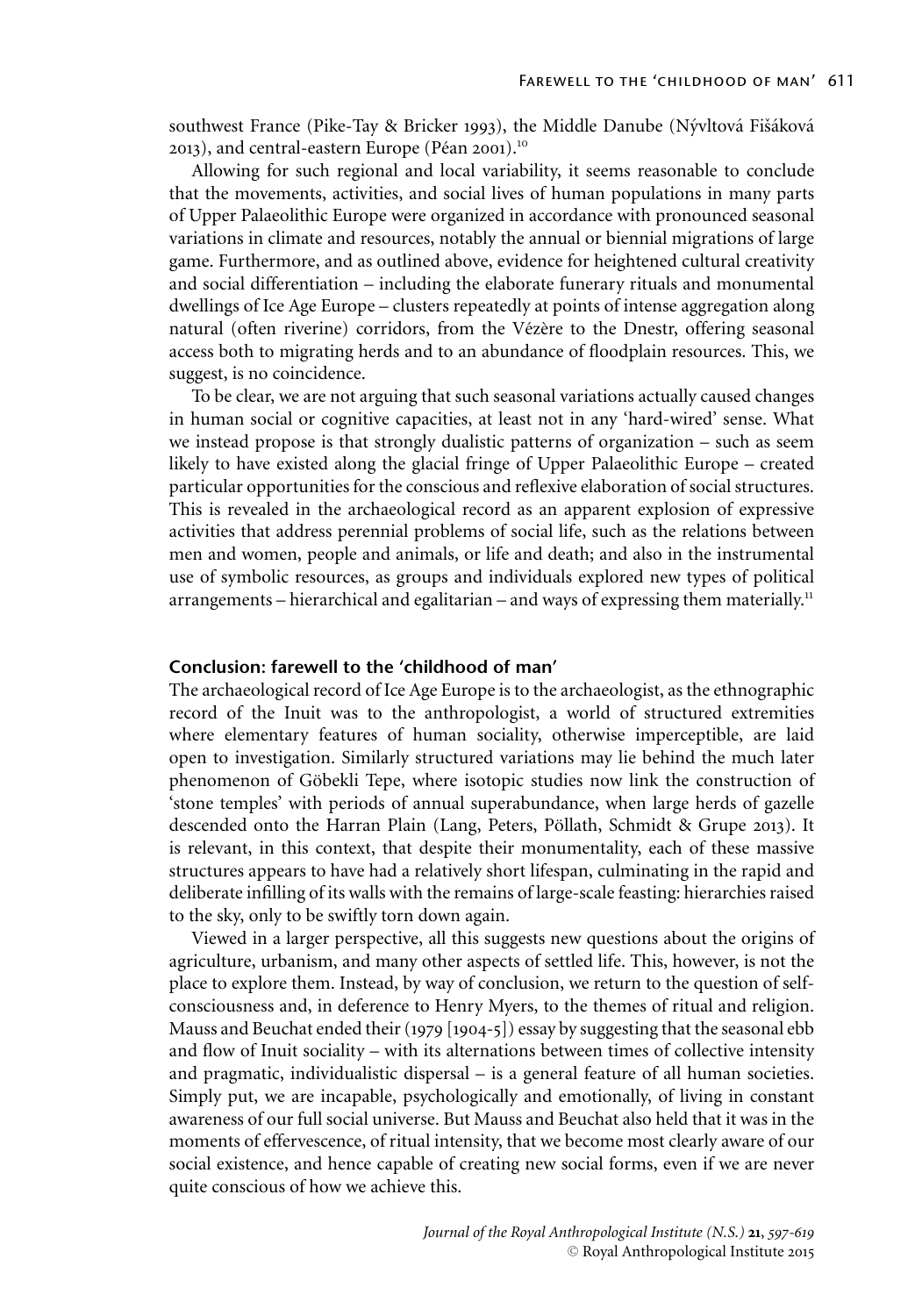Most contemporary theories of ritual follow a similar line of argument. The assumption is that ritual seasons – for instance, the period between Carnival and Lent in medieval Europe, or the Christmas/New Year 'holiday season' in modern Europe, or even individual rites of passage – are miniature versions of such ancient seasons of collective effervescence. As such they are often assumed to be, in one way or another, statements of unity and cohesion. Ritual is mostly presented as a celebration of cosmic order, which provides a foundation for social life. The most sophisticated and, to our minds, compelling formulations of this position are Maurice Bloch's (2008) notion of the 'transcendental' versus 'transactional' realms; and Seligman, Weller, Puett, and Bennett's (2008) argument that ritual creates a 'subjunctive' or 'as if' domain of order, consciously set apart from a reality that is always seen – in a contrasting light – as fragmented and chaotic.

These recent studies draw insights from cognitive and developmental psychology to argue that ritual is, in essence, an extension of the logic of etiquette. Social roles, corporate groups, and most everything we call 'social structure' does not really exist in this perspective; or, better, does not exist in the concrete, empirical way we like to imagine. It is all a kind of collective make-believe that we are continually bringing into existence, either in very small ways – such as everyday acts of respect towards elders, or saying 'please' and 'thank you' – or in very large ways – like collective rituals when abstractions such as 'clans', 'moieties', 'movements', or 'nations' are temporarily given physical form and expression.

Bloch (following Harris [2000]) has even suggested that this is precisely what the Upper Palaeolithic Revolution actually consisted of: the emergence of an apparently unique human capacity to create such imaginary and transcendent social realms, as reflected in the efflorescence of pictorial art, elaborate structures for dwelling, clothing and ornamentation, and burials in which the bodies of the deceased were organized into complex dioramas. This is a powerful line of argument, but it has always been confronted with a major problem: rituals do not always act to reinforce order, deference, hierarchy, or respect for social form. Sometimes they have just the opposite effect.

Even before the popularity of Mikhail Bakhtin's (1993 [1940]) work on the 'carnivalesque', there was a lively literature about the subversive potential of seasonal festivals like the Roman Saturnalia, the medieval carnival, and May Day – their possibilities as 'rituals of rebellion' or attempts to create a 'world turned upside down'. Such rituals would typically alternate between dramatic assertions of social and cosmic hierarchy, and apparently revolutionary moments where all eminences were toppled to the mud, intentionally cast into disarray. Were such processes genuinely subversive or, in the end, merely ingenious methods of maintaining social order? Such questions are no doubt as old as the rituals themselves.<sup>12</sup>

Looking back at the literature on seasonality and social structure, we find the same kind of confusion. The Durkheimian tradition suggests that times of seasonal aggregation should also be moments for the assertion of an ultimate collective authority, even the birth of religion itself. Yet Mauss and Beuchat's own Inuit material suggested how just the opposite could be the case. With seasonal gatherings, the authority of fathers and husbands, rules of property and even sexual propriety, were more likely to be challenged, subverted, or simply melt away. The societies of the Great Plains created structures of coercive authority that lasted throughout the entire season of hunting and the rituals that followed, dissolving when they dispersed into smaller groups. Those of central Brazil, by contrast, dispersed into foraging bands as a way of asserting a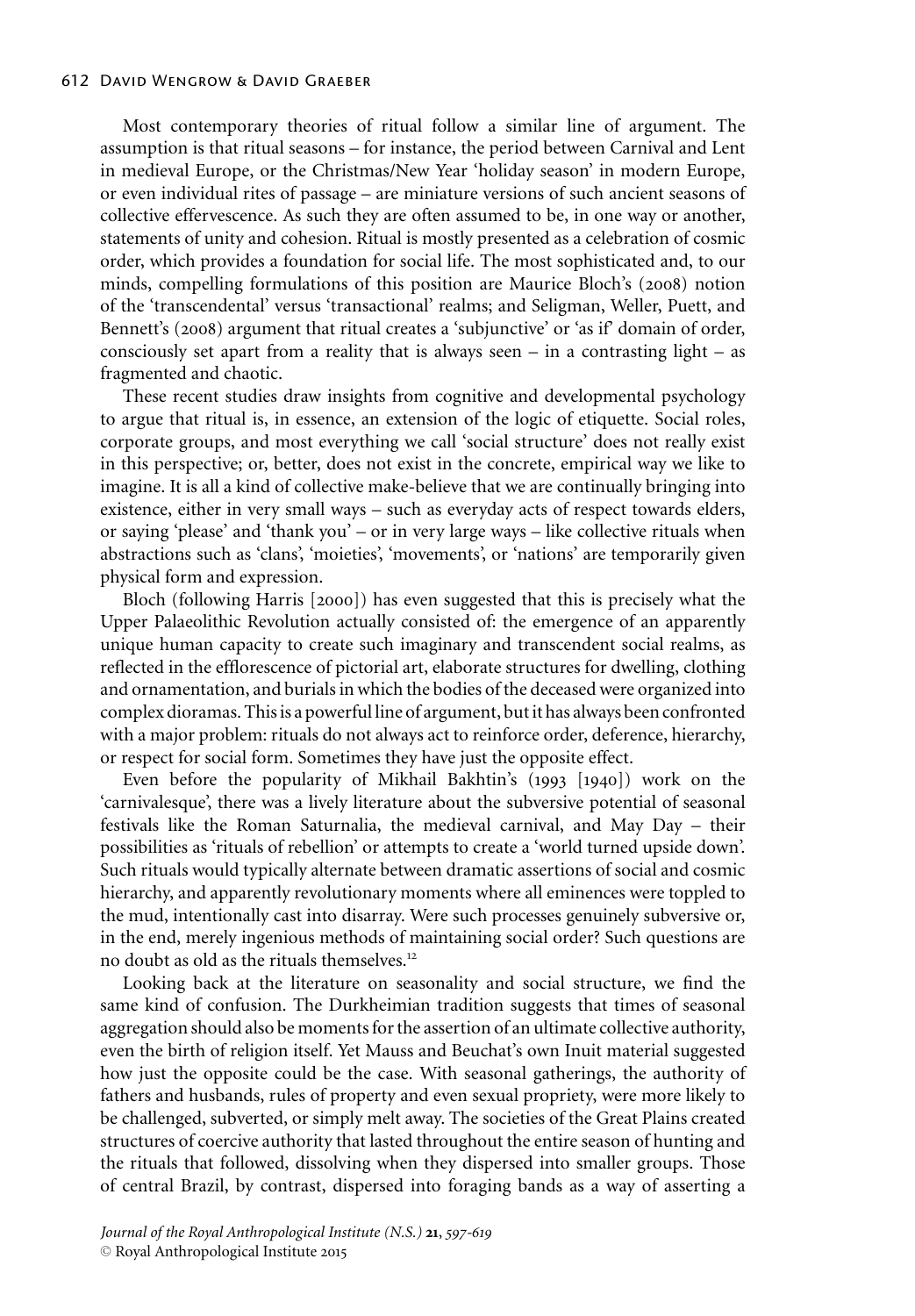patriarchal authority that was ineffectual in village settings. And the Kwakiutl of the Northwest Coast explored still other possibilities, granting effective police powers to performers in the Midwinter Ceremonial (the 'bear dancers' and 'fool dancers') that could be exercised only during the performance of the ritual itself.

There is no pattern here. Or, if there is one, it resides precisely in the fact that this shifting back and forth allowed mature and self-conscious political actors to be continually aware that *no* social order was immutable: that everything was at least potentially open to negotiation, subversion, and change. Are rituals and ritual seasons expressions of arbitrary authority or venues of social creativity? Are they, in essence, reactionary or progressive? Were our earliest ancestors simple and egalitarian, or complex and stratified? Are humans good or bad? Perhaps all these questions blind us to what really makes us human, which is our capacity – as moral and social beings – to negotiate between such alternatives.

To conclude, we do not have to choose between an egalitarian or hierarchical start to the human story.We just have to bid farewell to the 'childhood of man' and acknowledge – as Levi-Strauss insisted – that our early ancestors were not just our cognitive equals, ´ but our intellectual and philosophical peers too. Likely as not, our Palaeolithic forebears were aware, at least in a very broad sense, of many later social possibilities. Likely as not, they grappled with the paradoxes of social creativity just as much as modern theorists, and understood them – at least the most reflexive among them – just as much, which means also just as little. Perhaps this is what being 'intellectually modern' actually means. If there is a riddle here it is why, after millennia of constructing and disassembling forms of hierarchy, *Homo sapiens* – supposedly the wisest of apes – allowed permanent and intractable systems of inequality to first take root.

# NOTES

For their constructive advice, support, and criticism in preparing this article, the authors wish to thank Manuel Arroyo-Kalin,Maurice Bloch, Ignacio de la Torre, Ewa Domaradzka, Clive Gamble, Erhard Schuttpelz, ¨ Alpa Shah, and Stephen Shennan. David Wengrow is grateful to the Council of the Royal Anthropological Institute for the opportunity to deliver the Henry Myers Lecture.

<sup>1</sup> Unlike cognitive or other biologically based explanations, the demographic model is also compatible with sporadic but widespread evidence for behavioural modernity in the African Middle Stone Age (see again McBrearty & Brooks 2000), since what it seeks to explain is not the origin of the behaviours in question, but their peculiarly dense manifestation in the archaeological record of the European Upper Palaeolithic. Gamble (2012) discusses some potential weaknesses of the model, such as genetic and linguistic evidence for high population densities in tropical regions with very different archaeological records.

<sup>2</sup> See Britton *et al.* (2011). Based on seasonality data from gazelle remains, Daniel Lieberman (1993) argues that – in the prehistoric Levant (Israel/Palestine/Jordan) – anatomically modern humans (AMH) were considerably more mobile than their Neanderthal contemporaries, with only the former practising longrange seasonal migration between habitats in pursuit of game. Steven Kuhn and Mary Stiner (2006) further suggest that only AMH regularly supplemented large game with a wide spectrum of small mammal and plant resources, developing a sophisticated division of age and gender roles in order to do so. Such diversification strategies, they propose, most likely developed in tropical or sub-tropical environments, but would have had the greatest returns – in terms of cultural and demographic expansion – in the more seasonally variable habitats of Upper Palaeolithic Europe.

<sup>3</sup> In a recent article the prehistorian Clive Gamble (2013) makes an eloquent case for the ongoing relevance of classic sociological theory to Palaeolithic studies and human origins. While focusing on the contribution of the *Ann´ee Sociologique*, Gamble does not, however, develop the specific aspects of their work on seasonality that we are concerned with here.

<sup>4</sup> In an influential study, James Woodburn (1982) subsequently identified an important distinction in the economic systems of recently documented hunter-gatherers. He distinguished between systems in which people receive a direct and immediate return from their labour, and those in which material and social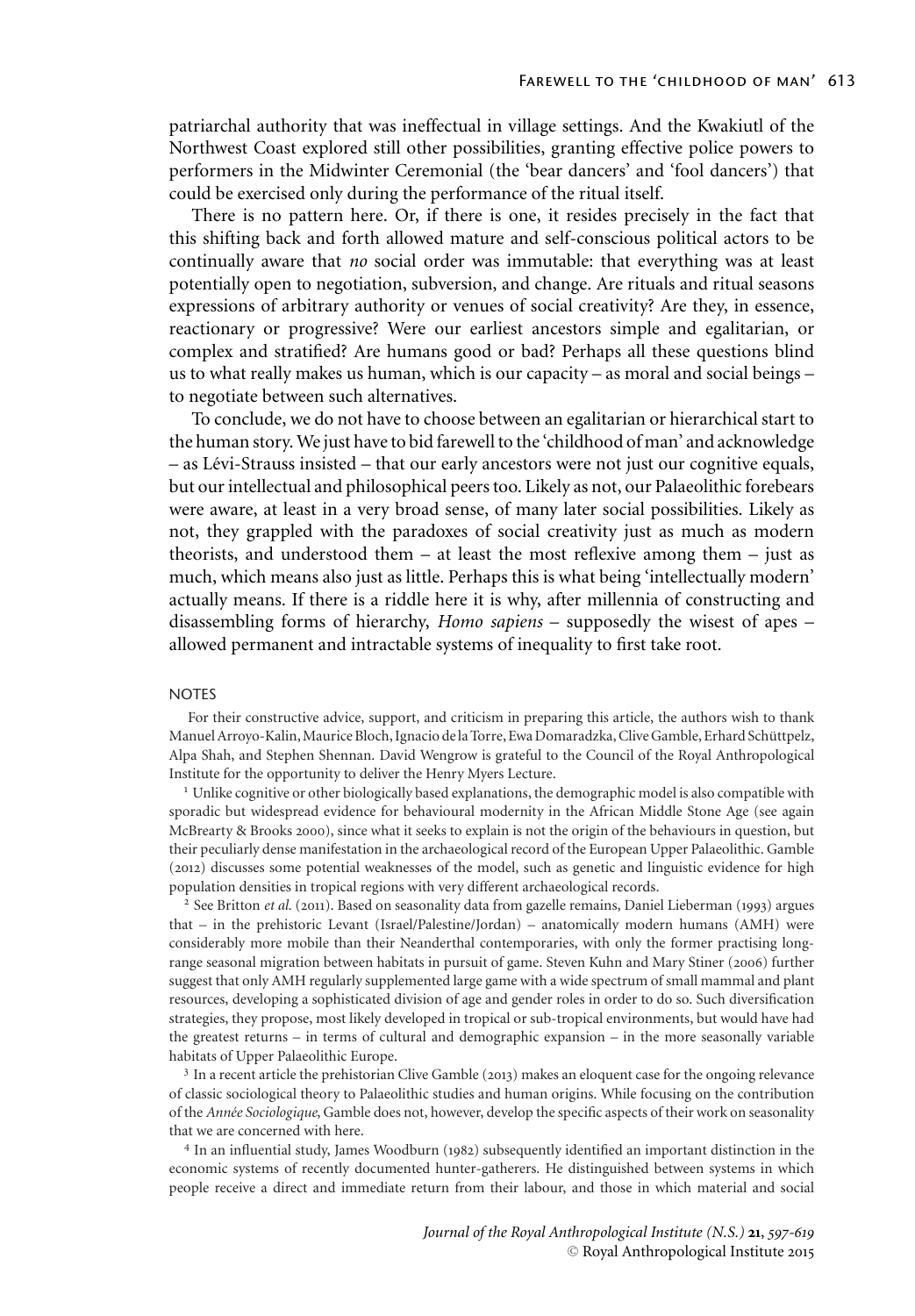## 614 David Wengrow & David Graeber

assets are stored in order to obtain 'delayed returns'. Woodburn further argued that strategies of 'assertive egalitarianism' – such as prohibitions on the monopoly of violence, or on the accumulation of wealth and technological skills – are most likely to succeed in societies of the 'immediate-return' type. He himself was cautious about the extension of this dichotomy to prehistoric hunter-gatherers (1982: 447), and clearly it does not allow for the kind of conscious alternations in social and moral codes that we discuss here.

<sup>5</sup> In Mary Douglas's (1966) formulation, anomalous beings are more likely to be treated as sacred in social orders open to the surrounding world, and as abominations in those that emphasize group boundaries. The former seems a better fit for those Upper Palaeolithic societies where 'princely' burials occur, and in which long-range movements and exchanges of materials and populations seem to have been commonplace.

 $6$  Based on field research conducted thirty years later, Paul Aspelin (1976) argued that Lévi-Strauss and other early observers of the Nambikwara had produced an over-simplified account of their 'dual economic system'. Focusing mainly on subsistence practices, Aspelin found considerable overlap between the activities of the dry and wet seasons. Lévi-Strauss (1976: 32) clarified his position in response, noting that the early accounts of Nambikwara economic dualism were 'corroborated by the missionaries who, having lived for ten years in contact with the natives, had ample time to get acquainted with their seasonal moves' (1976: 32), and suggested that the subsequent construction of airfields and highways across Nambikwara land may have considerably altered their patterns of mobility.

<sup>7</sup> For example, in its outline of chiefly authority as consisting of peacemaking, hospitality, and oratory. Clastres does not cite Lowie; but in general he cites only ethnographic sources and never theoretical ones.

<sup>8</sup> A common objection to Clastres's argument is to ask how Amazonian societies could have consciously organized themselves against the emergence of forms of authority they had never actually experienced. But, as demonstrated by the Nambikwara example or those of the Gê and Bororo societies of central Brazil – who break up their wet season villages to form smaller 'trekking' bands under the authority of male elders – this is not so much of a mystery as sometimes suggested (cf. Gross 1979).

<sup>9</sup> The tradition of 'oppositional thinking' (e.g. bands versus tribes, etc.) on which such models are based has its roots in the 'stadial' evolutionism of the Scottish Enlightenment, which insisted both on the essential singularity of human social forms, and on their direct correlation with modes of subsistence (see O'Brien 1993).

<sup>10</sup> In the latter regions, seasonal mobility has been further linked to the large-scale movement of flint for manufacturing tools and weapons, notably between the Kraków Basin (in southern Poland) and the Vag River (in western Slovakia), where an overwhelming majority of stone tools are made on exotic raw materials, originating between 60 and 300 km away from their places of discovery (Kozłowski 1989).

 $11$  It may be significant in this respect that the much earlier human occupation at Blombos Cave – with its clear signs of cultural complexity and symbolic expression – also formed part of a seasonal migratory round, as indicated by recent studies of blue antelope dentition from Middle Stone Age deposits (Thompson, Faith & Henshilwood in press). Similar correlations between pronounced seasonal variations and evidence of 'cultural complexity' might also be sought in other areas of early human expansion, such as the later Palaeolithic of the Indian subcontinent (cf. H.V.A. James & Petraglia 2005) and western Asia (Maher *et al.* 2012).

<sup>12</sup> As Peter Burke (2009: 283–5) notes, the idea that rituals of rebellion were simply 'safety valves' or ways of allowing common folk to 'let off steam' is first documented only two years after the invention of the steam engine – the favoured metaphor had earlier been to let off the pressure in a wine cask. At the same time, however, medieval authorities were keenly aware of the fact that most peasant revolts or urban insurrections would begin precisely during such ritual moments (see Bercé 1976). Those who turned the world upside down were often reluctant to put it back the right way up again. Consider also Roger Caillois's seminal essay on 'the festival', written for Georges Bataille's Collège de Sociologie in the 1930s (trans. 2001 [1939]). It went through two drafts, the first holding forth the festival as a model for revolutionary social liberation, the second as a harbinger of fascism.

#### REFERENCES

ACEMOĞLU, D. & J. ROBINSON 2009. Foundations of societal inequality. *Science* 326, 678-9.

- Aspelin, P. 1976. Nambicuara economic dualism: Lévi-Strauss in the garden, once again. *Bijdragen tot de Taal-, Land- en Volkenkunde* **132**, 1-32.
- Bader, N.O. & L.A. Mikhajlova 1998. *Upper Palaeolithic site Sungir (graves and environment)*. Moscow: Scientific World.
- Bailey, F.G. 1978. Tertius Gaudens aut Tertium Numen. In *Scale and social organization* (F. Barth ed.),194-214. Oslo; Bergen; Tromsø: Universitetsforlaget; Norwegian Research Council for Science and the Humanities.

*Journal of the Royal Anthropological Institute (N.S.)* **21**, *597-619* -<sup>C</sup> Royal Anthropological Institute 2015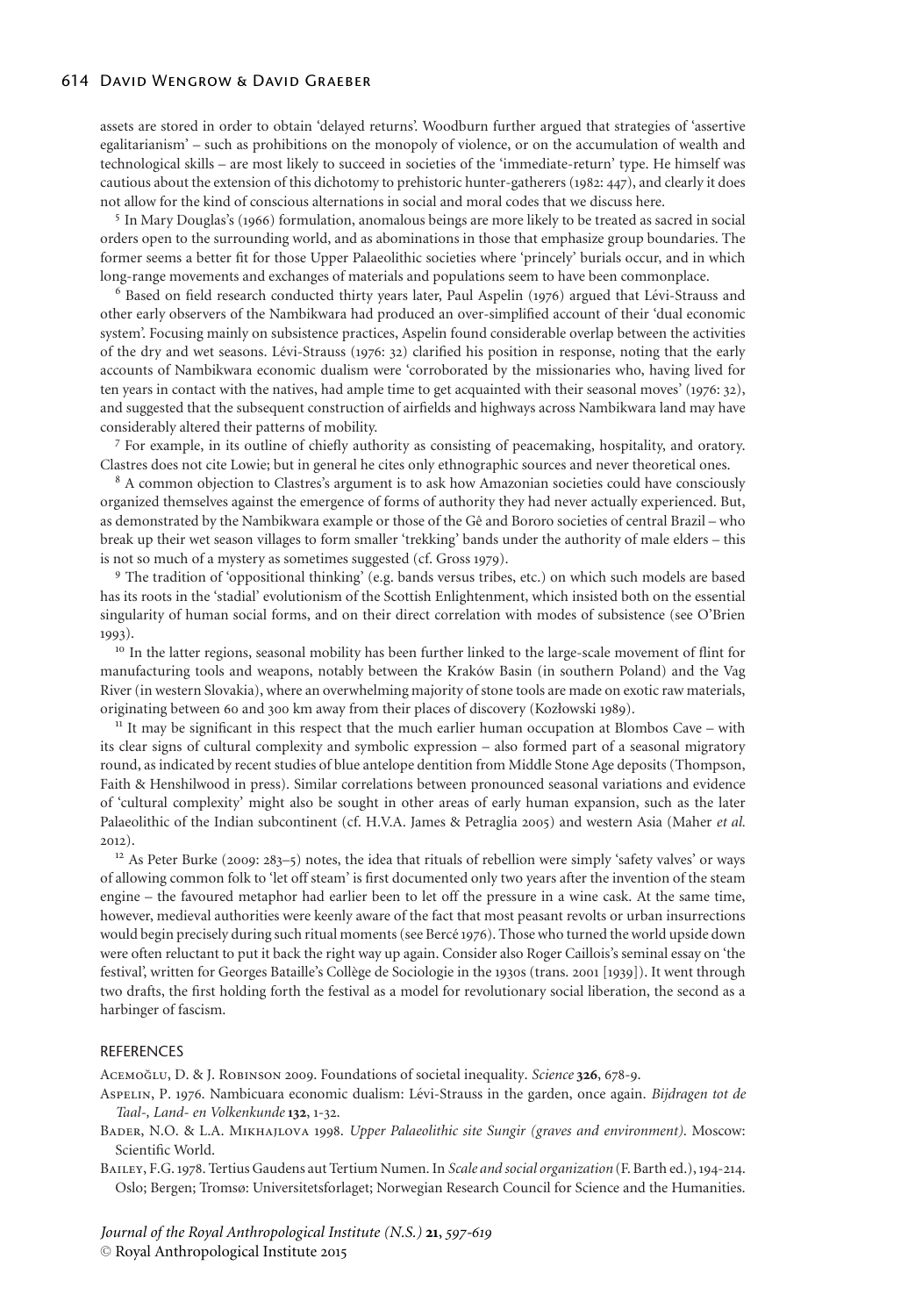- BAKHTIN, M.M. 1993 [1940]. *Rabelais and his world* (trans. H. Iswolsky). Bloomington: Indiana University Press.
- BANNING, E.B. 2011. So fair a house: Göbekli Tepe and the identification of temples in the Pre-Pottery Neolithic of the Near East. *Current Anthropology* **52**, 619-60.
- BERCÉ, Y.-M. 1976. Fête et révolte. Paris: Hachette.
- Binford, L. 1978. *Nunamiut ethnoarchaeology*. New York: Academic Press.
- ——— 2001. *Constructing frames of reference: an analytical method for archaeological theory building using hunter-gatherer and environmental data sets*. Berkeley: University of California Press.
- Bloch, M. 2008. Why religion is nothing special but is central. *Philosophical Transactions of the Royal Society B* **363**, 2055-61.
- Boas, F. 1966. *Kwakiutl ethnography* (ed. H. Codere). Chicago: University Press.
- Boehm, C. 1999. *Hierarchy in the forest: the evolution of egalitarian behaviour*. Cambridge, Mass.: Harvard University Press.
- Bravo, M.T. 2006. Against determinism: a reassessment of Marcel Mauss's essay on seasonal variations. *Inuit Studies* **30:2**, 33-49.
- Britton, K., V. Grimes, L. Niven, T.E. Steele, S. McPherron, M. Soressi, T.E. Kelly, J. Jaubert, J.-H. HUBLIN & M.P. RICHARDS 2011. Strontium isotope evidence for migration in late Pleistocene Rangifer: implications for Neanderthal hunting strategies at the Middle Palaeolithic site of Jonzac, France. *Journal of Human Evolution* **61**, 176-85.
- Burke, P. 2009. *Popular culture in early modern Europe*. Farnham, Surrey: Ashgate.
- Caillois, R. 2001 [1939]. *Man and the sacred* (trans. M. Barash). Glencoe: University of Illinois Press.
- Childe, V.G. 1954. Early forms of society. In *A history of technology, vol. 1: From earliest times to the fall of ancient empires* (eds) C. Singer, E.J. Holmyard & A.R. Hall, 38-54. Oxford: Clarendon Press.
- Clastres, P. 1974. *La Soci´et´e contre l'Etat: recherches d'anthropologie politique ´* . Paris: Minuit.
- Conkey, M. 1980. The identification of prehistoric hunter-gatherer aggregation sites: the case of Altamira. *Current Anthropology* **21**, 609-30.
- Cowgill, L., M.B. Mednikova, A.P. Buzhilova & E. Trinkaus 2015. The Sunghir 3 Upper Paleolithic juvenile: pathology versus persistence in the Paleolithic. *International Journal of Osteoarchaeology* **25**, 176- 87.
- DELPECH, F. 1978. Les faunes magdaléniennes et aziliennes. In Le gisement préhistorique de Duruthy à Sorde*l'Abbaye (Landes)* (ed.) R. Arambourou, 110-16. Paris: Société préhistorique française.
- Diamond, J. 2012. *The world until yesterday*. London: Allen Lane.
- DIETRICH, O., M. HEUN, J. NOTROFF & K. SCHMIDT 2012. The role of cult and feasting in the emergence of Neolithic communities: new evidence from Göbekli Tepe, south-eastern Turkey. Antiquity 86, 674-95.
- Douglas, M. 1966. *Purity and danger: an analysis of the concepts of pollution and taboo*. London: Routledge. Dunbar, R.I.M. 1996. *Grooming, gossip and the evolution of language*. London: Faber & Faber.
- ———, J. Lehmann, A.H. Korstjens & J.A.J. Gowlett 2014. The road to modern humans: time budgets, fission-fusion sociality, kinship and the division of labour in hominin evolution. In *Lucy to language: the benchmark papers* (eds) R.I.M. Dunbar, C. Gamble & J.A.J. Gowlett, 333-55. Oxford: University Press.
- DURKHEIM, É. 1915 <sup>[1912]</sup>. *The elementary forms of religious life*. London: Allen & Unwin.
- Ehrenreich, R.M., C.L. Crumley & J.E. Levy (eds) 1995. *Heterarchy and the analysis of complex societies* (Archeological papers of the American Anthropological Association **6**). Arlington, Va: American Anthropological Association.
- Flannery, K. & J. Marcus 2012. *The creation of inequality: how our prehistoric ancestors set the stage for monarchy, slavery, and empire*. Cambridge, Mass.: Harvard University Press.
- Formicola, V. 2007. From the Sunghir children to the Romito dwarf: aspects of the Upper Paleolithic funerary landscape. *Current Anthropology* **48**, 446-53.
- Fukuyama, F. 2011. *The origins of political order: from prehuman times to the French Revolution*. London: Profile.
- GAMBIER, D. 1992. Les populations magdaléniennes en France. In Le peuplement Magdalénien (eds) J.-P. Rigaud, H. Laville & B. Vandermeersch, 41-51. Paris: Editions du CTHS. ´
- Gamble, C. 1998. The peopling of Europe, 700,000-40,000 years before the present. In *Prehistoric Europe: an illustrated history* (ed.) B. Cunliffe, 5-41. Oxford: University Press.
- ——— 2012. Creativity and complex society before the Upper Palaeolithic transition. In *Origins of human innovation and creativity* (ed.) S. Elias, 15-21. Amsterdam: Elsevier.
- ——— 2013. Durkheim and the primitive mind: an archaeological retrospective. In *Durkheim in dialogue: a centenary celebration of the elementary forms of religious life* (ed.) S.L. Hausner, 124-42. Oxford: Berghahn.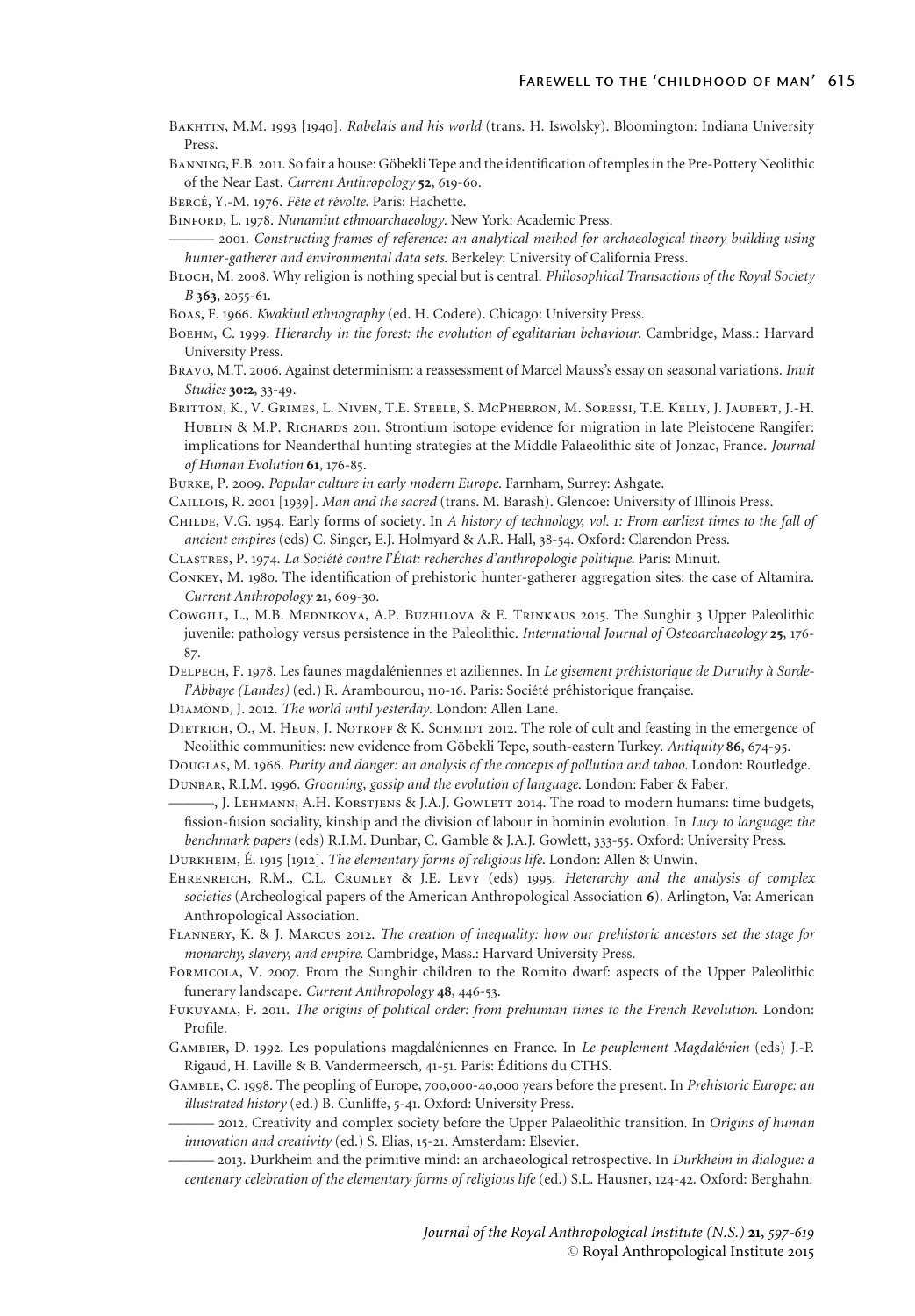### 616 David Wengrow & David Graeber

Gerth, H.H. & C.W. Mills (eds) 1946. *From Max Weber: essays in sociology*. Oxford: University Press.

Gross, D.R. 1979. A new approach to central Brazilian social organization. In *Brazil: anthropological perspectives. Essays in honor of Charles Wagley* (eds) M.L. Margolis & W.E. Carter, 321-42. New York: Columbia University Press.

Harris, P. 2000. *The work of the imagination: understanding children's worlds*. Oxford: Blackwell.

Hayden, B. 1990. Nimrods, piscators, pluckers, and planters: the emergence of food production. *Journal of Anthropological Archaeology* **9**, 31-69.

- HENRY-GAMBIER, D. 2003. Évolution des pratiques funéraires en Italie au Paléolithique supérieur. In *Comportement des hommes du Pal´eolithique moyen et sup´erieur en Europe* (eds) D. Vialou, J. Renault-Miskovsky & M. Patou-Mathis, 213-29. Liege: ERAUL. `
- Henshilwood, C.S. 2007. Fully symbolic Sapiens behaviour: innovation in the Middle Stone Age at Blombos Cave, South Africa. In *Rethinking the human revolution: new behavioural and biological perspectives on the origin and dispersal of modern humans* (eds) P. Mellars, K. Boyle, O. Bar-Yosef & C. Stringer, 123-32 (MacDonald Institute Research Monograph series). Cambridge: University Press.

———, F. d'Errico, K.L. Van Niekerk, Y. Coquinot, Z. Jacobs, S.-E. Lauritzen, M. Menu & R. Garcıa- ´ Moreno 2011. A 100,000 year old ochre-processing workshop at Blombos Cave, South Africa. *Science* **334**, 219-22.

HEWITT, G. 2000. The genetic legacy of the Quaternary ice ages. *Nature* 405, 907-13.

- Ingold, T. 1999. On the social relations of the hunter-gatherer band. In *The Cambridge encyclopedia of hunters and gatherers* (eds) R.B. Lee & R. Daly, 399-410. Cambridge: University Press.
- James, H.V.A. & M.D. Petraglia 2005. Modern human origins and the evolution of behaviour in the Later Pleistocene record of South Asia. *Current Anthropology* **46: 5**, 3-27.

James, W. & N. Allen 1998. *Marcel Mauss: a centenary tribute*. New York: Berghahn.

Kelly, R.L. 2013. *The lifeways of hunter-gatherers: the foraging spectrum*. Cambridge: University Press.

Klein, R.G. 2001. Southern Africa and modern human origins. *Journal of Anthropological Research* **57: 1**, 1-16. KLíma, B. 1988. A triple burial from the Upper Palaeolithic of Dolní Věstonice, Czechoslovakia. *Journal of Human Evolution* **16**, 831-5.

KNAUFT, B.B. 1991. Violence and sociality in human evolution. *Current Anthropology* 32, 391-428.

Kozłowski, J.K.(ed.)1989. *'Northern' (Erratic and Jurassic) flint of South Polish origin in the Upper Palaeolithic of Central Europe*. Kraków: Institute of Archaeology, Jagiellonian University; Lawrence: Department of Anthropology, University of Kansas.

- Kuhn, S.L. & M.C. Stiner 2006. What's a mother to do? The division of labor among Neanderthals and modern humans in Eurasia. *Current Anthropology* **47**, 953-80.
- LANG, C., J. PETERS, N. PÖLLATH, K. SCHMIDT & G. GRUPE 2013. Gazelle behaviour and human presence at early Neolithic Gobekli Tepe, south-east Anatolia. ¨ *World Archaeology* **45**, 410-29.

Lee, R.B. & I. DeVore (eds) 1968*a*. *Man the hunter*. Chicago: Aldine.

——— & ——— 1968*b*. Problems in the study of hunters and gatherers. In *Man the hunter* (eds) R.B. Lee & I. DeVore, 1-12. Chicago: Aldine.

Lévi-Strauss, C. 1949. La politique étrangère d'une société primitive. Politique étrangère 2, 139-52.

——— 1967 [1944]. The social and psychological aspects of chieftainship in a primitive tribe: the Nambikuara of northwestern Mato Grosso. In *Comparative political systems*(eds) R. Cohen & J. Middleton, 45-62. Austin & London: University of Texas Press.

——— 1976. Response to Aspelin. *Bijdragen tot de Taal-, Land- en Volkenkunde* **132**, 31-2.

——— 1982 [1976]. *The way of the masks* (trans. S. Modelski). Seattle: University of Washington Press.

Lieberman, D.E. 1993. Variability in hunter-gatherer seasonal mobility in the southern Levant: from the Mousterian to the Natufian. *Archeological Papers of the American Anthropological Association* **4**, 207-19.

- Lowie, R.H. 1948. Some aspects of political organisation among the American Aborigines. *Journal of the Royal Anthropological Institute of Great Britain and Ireland* **78**, 11-24.
- McBrearty, S. & A.S. Brooks 2000. The revolution that wasn't: a new interpretation of the origin of modern human behaviour. *Journal of Human Evolution* **39**, 453-563.
- McGuire, R.H. 1983. Breaking down cultural complexity: inequality and heterogeneity. *Advances in Archaeological Method and Theory* **6**, 91-142.
- ——— & D.J. Saitta 1996. Although they have petty captains, they obey them badly: the dialectics of Prehispanic Western Pueblo social organization. *American Antiquity* **61**, 197-216.

McIntosh, S.K. (ed.) 1999. *Beyond chiefdoms: pathways to complexity in Africa*. Cambridge: University Press.

<sup>———</sup> 2009. The proof is in the pudding: feasting and the origins of domestication. *Current Anthropology* **50**, 597-601.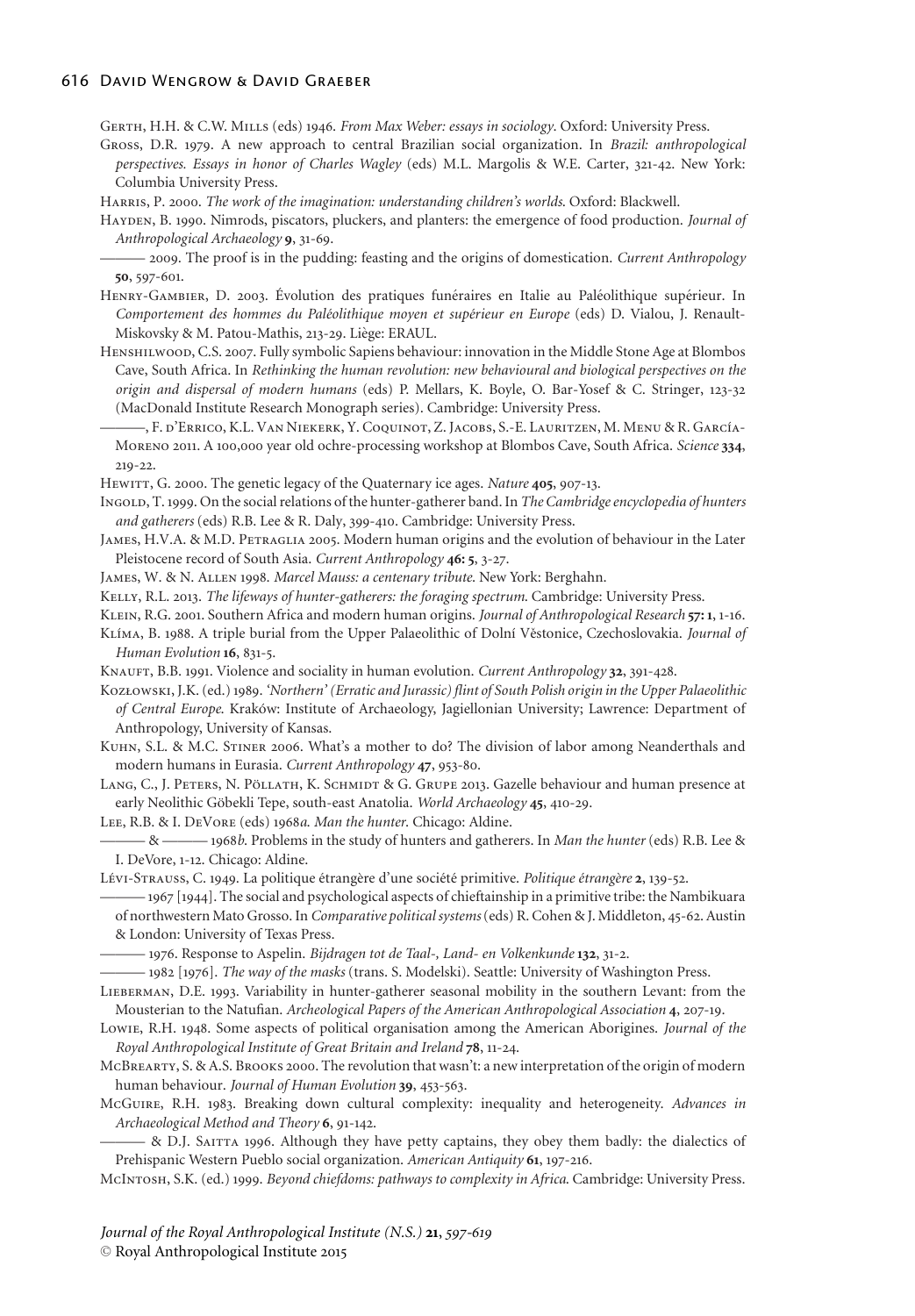- Maher, L.A., T. Richter, D. Macdonald, M.D. Jones, L. Martin & J.T. Stock 2012. Twenty thousand-year-old huts at a hunter-gatherer settlement in eastern Jordan. *PLoS ONE* **7: 2**: e31447. doi:10.1371/journal.pone.0031447.
- Mason, S.L.R., J.G. Hather & G.C. HILLMAN 1994. Preliminary investigation of the plant macro-remains from Dolní Věstonice II, and its implications for the role of plant foods in Palaeolithic and Mesolithic Europe. *Antiquity* **68: 258**, 48-57.
- Mauss, M. & H. Beuchat 1979 [1904-5]. *Seasonal variations of the Eskimo: a study in social morphology*. London: Routledge & Kegan Paul.
- Maybury-Lewis, D. (ed.) 1979. *Dialectical societies: the Gˆe and Bororo of central Brazil*. Cambridge, Mass.: Harvard University Press.
- Mellars, P. 1998. The Upper Palaeolithic Revolution. In *Prehistoric Europe: an illustrated history* (ed.) B. Cunliffe, 42-78. Oxford: University Press.

———, K. Boyle, O. Bar-Yosef & C. Stringer (eds) 2007.*Rethinking the human revolution: new behavioural and biological perspectives on the origin and dispersal of modern humans*. Cambridge: McDonald Institute.

- Mithen, S. 1996. *The prehistory of the mind: a search for the origins of art, science, and religion*. London: Thames & Hudson.
- Monks, G.G. 1981. Seasonality studies. *Advances in Archaeological Method and Theory* **4**, 177-240.
- Musil, R. 1994. Hunting game of the culture layer of Pavlov. In *Pavlov I Excavations 1952–1953* (ed.) J. Svoboda, 183-209. Liège: ERAUL.
- Nitecki, M.H. & D.V. Nitecki (eds) 1987. *The evolution of human hunting*. New York: Plenum.
- NývLTOVÁ FIŠÁKOVÁ, M. 2013. Seasonality of Gravettian sites in the Middle Danube Region and adjoining areas of Central Europe. *Quaternary International* **294**, 120-34.
- O'Brien, K. 1993. Between Enlightenment and stadial history: William Robertson on the history of Europe. *Journal for Eighteenth-Century Studies* **16**, 53-64.
- Péan, S. 2001. Mammoth and subsistence practices during the Mid-Upper Palaeolithic of Central Europe (Moravia, Czech Republic). In *La terra degli elefanti: atti del 1 Congresso Internazionale* (ed.) G. Cavarretta, 331-6. Rome: Consiglio Nazionale delle Ricerche.
- PETTITT, P. 2011. *The Palaeolithic origins of human burial*. London: Routledge.
- PIKE-TAY, A. & H.M. BRICKER 1993. Hunting in the Gravettian: an examination of evidence from southwestern France. *Archeological Papers of the American Anthropological Association* **4**, 127-43.
- Powell, A., S. Shennan & M.G. Thomas 2009. Late Pleistocene demography and the appearance of modern human behavior. *Science* **324**, 1298-301.
- Price, T.D. & J.A. Brown (eds) 1985. *Prehistoric hunter-gatherers: the emergence of cultural complexity*. Orlando, Fla: Academic Press.
- Renfrew, C. 2007. *Prehistory: the making of the human mind*. London: Weidenfeld & Nicolson.
- Sahlins, M. 2008. The stranger-king, or, elementary forms of the politics of life. *Indonesia and the Malay World* **36**, 177-99.
- Sassaman, K.E. 2004. Complex hunter-gatherers in evolution and history: a North American perspective. *Journal of Archaeological Research* **12**, 227-80.
- SCHMIDT, K. 2006. Sie bauten die ersten Tempel: das rätselhafte Heiligtum der Steinzeitjäger; die archäologische *Entdeckung am G¨obekli Tepe*. Munich: Beck.
- Seligman, A.B., R.P. Weller, M.J. Puett & S. Bennett 2008. *Ritual and its consequences: an essay on the limits of sincerity*. Oxford: University Press.
- Service, E. 1962. *Primitive social organisation: an evolutionary perspective*. New York: Random House.
- Sherratt, A.G. 1995. Reviving the grand narrative: archaeology and long-term change. *Journal of European Archaeology* **3**, 1-32.
- Soffer, O. 1985*a*. *The Upper Palaeolithic of the Central Russian Plain*. London: Academic Press.
- ——— 1985*b*. Patterns of intensification as seen from the Upper Paleolithic of the Central Russian Plain. In *Prehistoric hunter-gatherers: the emergence of cultural complexity* (eds) T.D. Price & J.A. Brown, 235-70. Orlando, Fla: Academic Press.
- ——— 1993. Upper Palaeolithic adaptations in Central and Eastern Europe and man/mammoth interactions. In *From Kostenki to Clovis, Upper Palaeolithic-Paleo-Indian Adaptations* (eds) O. Soffer & N.D. Praslov, 31-49. New York: Plenum.
- ——— 2000. Gravettian technologies in social contexts. In *Hunters of the golden age: the Mid-Upper Palaeolithic of Eurasia 30,000-200,00 BP* (eds) W. Roebroeks, M. Mussi, J. Svodoba & K. Fennema, 59- 76. Leiden: University.
- Stewart, J.R. & C.B. Stringer 2012. Human evolution out of Africa: the role of refugia and climate change. *Science* **335**, 1317-21.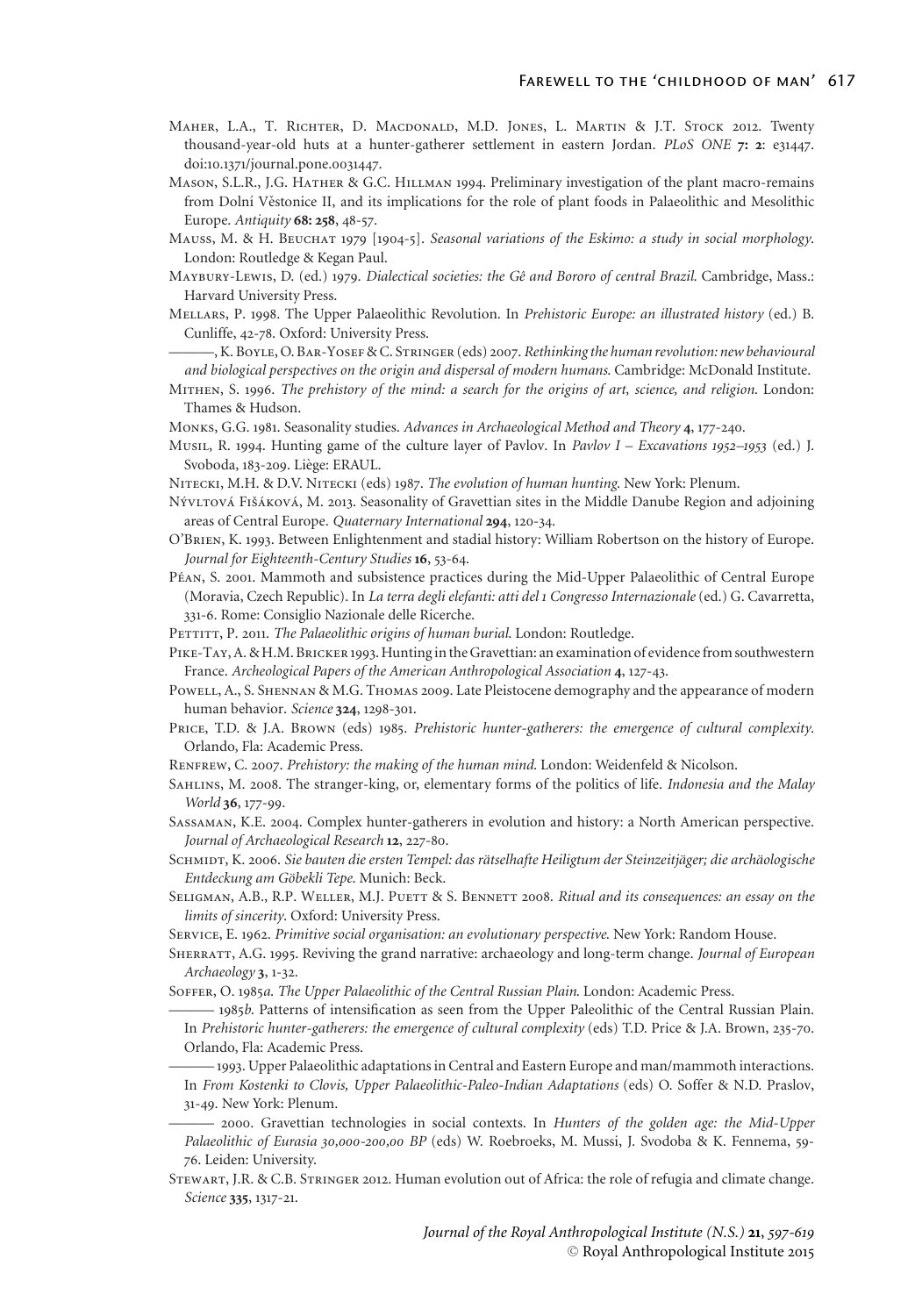### 618 David Wengrow & David Graeber

Straus, L.G. 1977. The Upper Palaeolithic cave site of Altamira (Santander, Spain). *Quaternaria* **19**, 135-48. SVOBODA, J. 2001. Analysis of the large hunter's settlements: spatial structure and chronology of the site Dolní Věstonice II-IIa. Památky Archeologické 92, 74-97.

———, B. Klıma ´ , L. Jarosova ˇ & P. Skrdla 2000 ˇ . The Gravettian in Moravia: climate, behaviour and technological complexity. In *Hunters of the golden age: the Mid-Upper Palaeolithic of Eurasia 30,000-20,000 BP* (eds) W. Roebroeks, M. Mussi, J. Svodoba & K. Fennema, 197–218. Leiden: University.

———, J. Pean ´ & P. Wojtal 2005. Mammoth bone deposits and subsistence practices during the Mid-Upper Palaeolithic in Central Europe: three cases from Moravia and Poland. *Quaternary International* **126-8**, 209-21.

- Testart, A. 1988. Some major problems in the social anthropology of hunter-gatherers. *Current Anthropology* **29**, 1-31.
- THOMPSON, J., T. FAITH & C.S. HENSHILWOOD in press. Seasonal exploitation of neonate blue antelope (*Hippotragus leucophaeus*) during the Middle Stone Age at Blombos Cave, South Africa: implications for modern human origins. *Journal of Human Evolution*.
- Trinkaus, E., A.P. Buzhilova, M.B. Mednikova & M.V. Dobrovolskaya 2014. *The people of Sunghir: burials, bodies, and behaviour in the earlier Upper Palaeolithic*. Oxford: University Press.

Vanhaeren, M. & F. d'Errico 2003. La parure de l'enfant de la Madelaine et du site eponyme (fouilles ´ Peyrony): un nouveau regard sur l'enfance au Paléolithique supérieur. Paléo 13, 201-40.

 $-8$  ——— 2005. Grave goods from the Saint-Germain-la-Rivière burial: evidence for social inequality in the Upper Palaeolithic. *Journal of Anthropological Archaeology* **24**, 117-34.

Vlačiky, M., T. Michalík, M. Nývltová Fišáková, D. Nývlt, M. Moracová, M. Králik, M.J. Kovanda, K. Pékova, A. Přichystal & A. Dohnalová 2013. Gravettian occupation of the Beckov Gate in Western Slovakia as viewed from the interdisciplinary research of the Trenčianske Bohuslavice-Pod Tureckom site. *Quaternary International* **294**, 41-60.

White, R. 1985. *Upper Paleolithic land use in the P´erigord: a topographic approach to subsistence and settlement*. Oxford: BAR.

– 1999. Intégrer la complexité sociale et operationnelle: la construction matérielle de l'identité sociale à Sungir. In *Pr´ehistoire d'os: recueil d'´etudes sur l'industrie osseuse pr´ehistorique offert `a Henriette Camps-Faber* (eds) M. Julien, A. Averbouh, D. Ramseyer, C. Bellier, D. Buisson, P. Cattelain, M. Patou-Mathis & N. Provenzano, 319-31. Aix-en-Provence: L'Université de Provence.

Woodburn, J. 1982. Egalitarian societies. *Man* (N.S.) **17**, 431-51.

# Adieu à « l'enfance de l'homme » : rituel, saisonnalité et origines de l'inégalité

## *R´esum´e*

Les vestiges de funérailles grandioses et de constructions monumentales sont un élément frappant des archives archéologiques du Paléolithique supérieur, entre 40 000 et 10 000 ans avant notre époque. Les archéologues les interprètent souvent comme des indicateurs de rang et de prestige chez les chasseurscueilleurs du Pléistocène, mais ces interprétations sont difficiles à concilier avec l'idée, encore très répandue en sociobiologie, que les sociétés préagricoles étaient typiquement égalitaires. Nous développons ici un autre modèle de « politologie du Paléolithique » mettant l'accent sur la capacité des chasseurs-cueilleurs à alterner, consciemment et volontairement, entre des modes très différents d'organisation politique, y compris différentes variantes hiérarchiques ou égalitaires. Notre proposition est que ces alternances constituaient des propriétés émergentes des sociétés humaines dans l'environnement de la dernière Ére glaciaire, soumise à des changements de saison très prononcés. Nous examinons en outre certaines implications de ce modèle sur les concepts reçus de l'évolution sociale, en portant une attention particulière à la distinction entre les chasseurs-cueilleurs « simples » et « complexes ».

David Wengrow is Professor of Comparative Archaeology at the UCL Institute of Archaeology. His books include *The archaeology of early Egypt* (Cambridge University Press, 2006) and *What makes civilization*? (Oxford University Press, 2010).

*Institute of Archaeology, University College London, 31–34 Gordon Square, London WC1H 0PY, UK. d.wengrow@ucl.ac.uk*

*Journal of the Royal Anthropological Institute (N.S.)* **21**, *597-619* -<sup>C</sup> Royal Anthropological Institute 2015